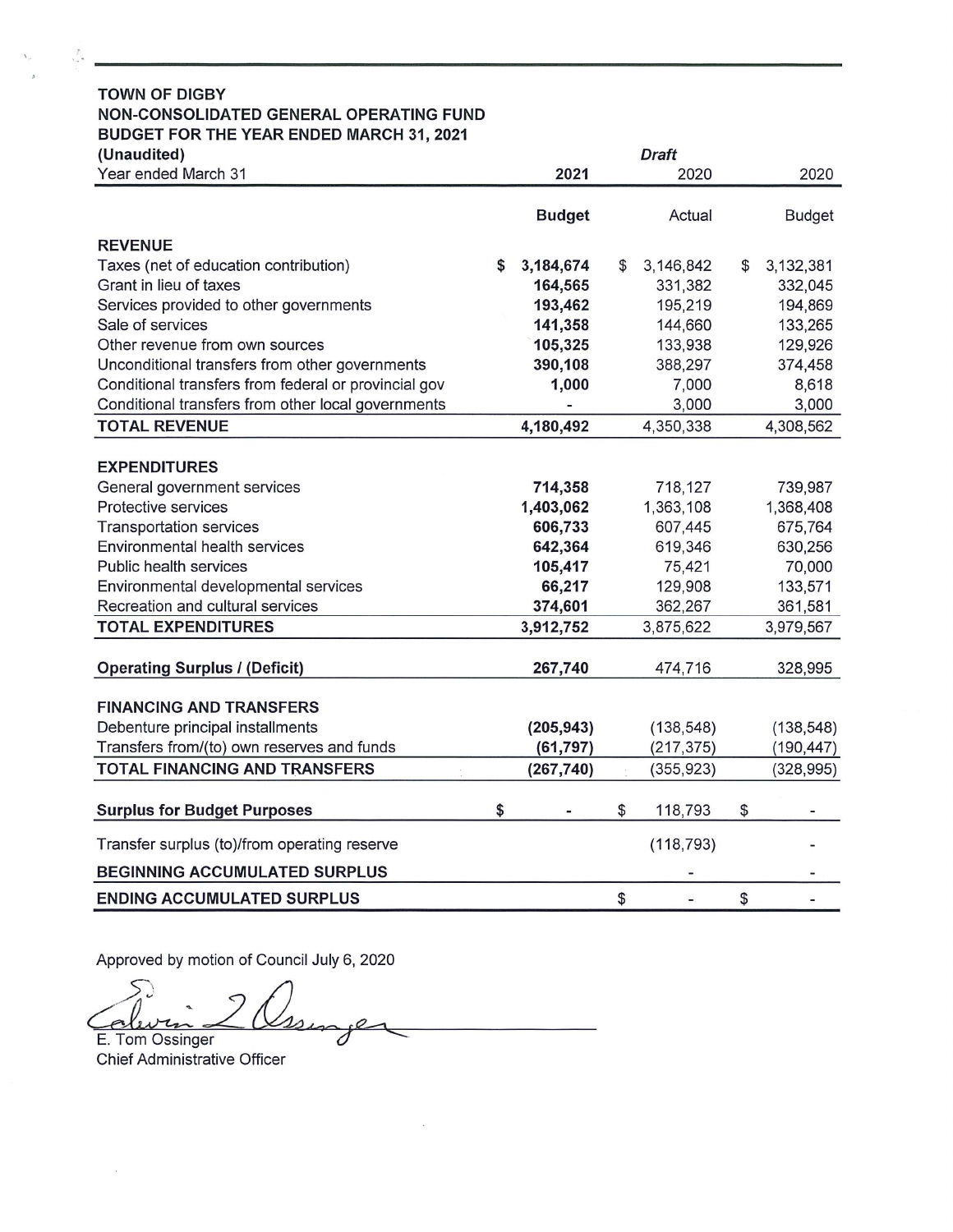| <b>DETAIL</b>                                           |                |               | <b>Draft</b>  |               |
|---------------------------------------------------------|----------------|---------------|---------------|---------------|
|                                                         |                | 2021          | 2020          | 2020          |
| <b>REVENUE</b>                                          | <b>GL ACCT</b> | <b>Budget</b> | <b>Actual</b> | <b>Budget</b> |
| <b>TAXES</b>                                            |                |               |               |               |
| <b>Assessable Property</b>                              |                |               |               |               |
| <b>Residential Tax</b>                                  | 11110          | 1,670,537     | 1,635,104     | 1,636,984     |
| <b>Commercial Property</b>                              | 11120          | 1,042,015     | 987,563       | 987,397       |
| <b>Seasonal Commercial Accts Reduction</b>              | 11123          | (11, 519)     | (13, 556)     | (13, 556)     |
|                                                         |                | 1,030,496     | 974,007       | 973,841       |
| <b>Resource Tax</b>                                     | 11130          | 9,302         | 9,977         | 9,977         |
| <b>Special tax agreements</b>                           |                |               |               |               |
| Based On Revenue (Aliant)                               | 11420          | 13,367        | 13,591        | 13,591        |
| <b>Taxes-Joint Industrial Park</b>                      | 16310          | 18,855        | 17,644        | 17,800        |
|                                                         |                | 32,222        | 31,235        | 31,391        |
| <b>Subtotal Assessable property</b>                     |                | 2,742,557     | 2,650,323     | 2,652,193     |
| Other rates, charges, and assessments                   |                |               |               |               |
| Sewer Services - Commercial (48% estimate)              | 11212          | 116,152       | 138,463       | 142,480       |
| <b>Residential Garbage Rate</b>                         | 11214          | 321,475       | 311,416       | 310,880       |
| <b>Sewer Services Rate</b>                              | 11215          | 241,984       | 288,465       | 296,833       |
| less commercial sewer estimate                          | 11218          | (116, 152)    | (138, 463)    | (142, 480)    |
| Fire Protection Area Rate-Commercial                    | 11225          | 65,277        | 63,613        | 63,757        |
| Fire Protection Area Rate Seasonal Accounts Reduction   | 11227          |               |               | (425)         |
| Fire Protection Area Rate-Residential                   | 11232          | 116,319       | 113,547       | 115,110       |
| <b>Fire Protection Area Rate-Resource</b>               | 11235          | 647           | 694           |               |
| Subtotal Other rates, charges, and assessments          |                | 745,702       | 777,735       | 786,155       |
| <b>Other Taxes</b>                                      |                |               |               |               |
| Deed Transfer Tax                                       | 11910          | 60,000        | 87,476        | 63,363        |
| <b>Education Expenditures As A Reduction Of Tax Rev</b> |                |               |               |               |
| Appropriation To Sch Board                              | 28477          | (363, 585)    | (368, 691)    | (369, 330)    |
| <b>TOTAL TAXES</b>                                      |                | 3.184.674     | 3.146.842     | 3,132,381     |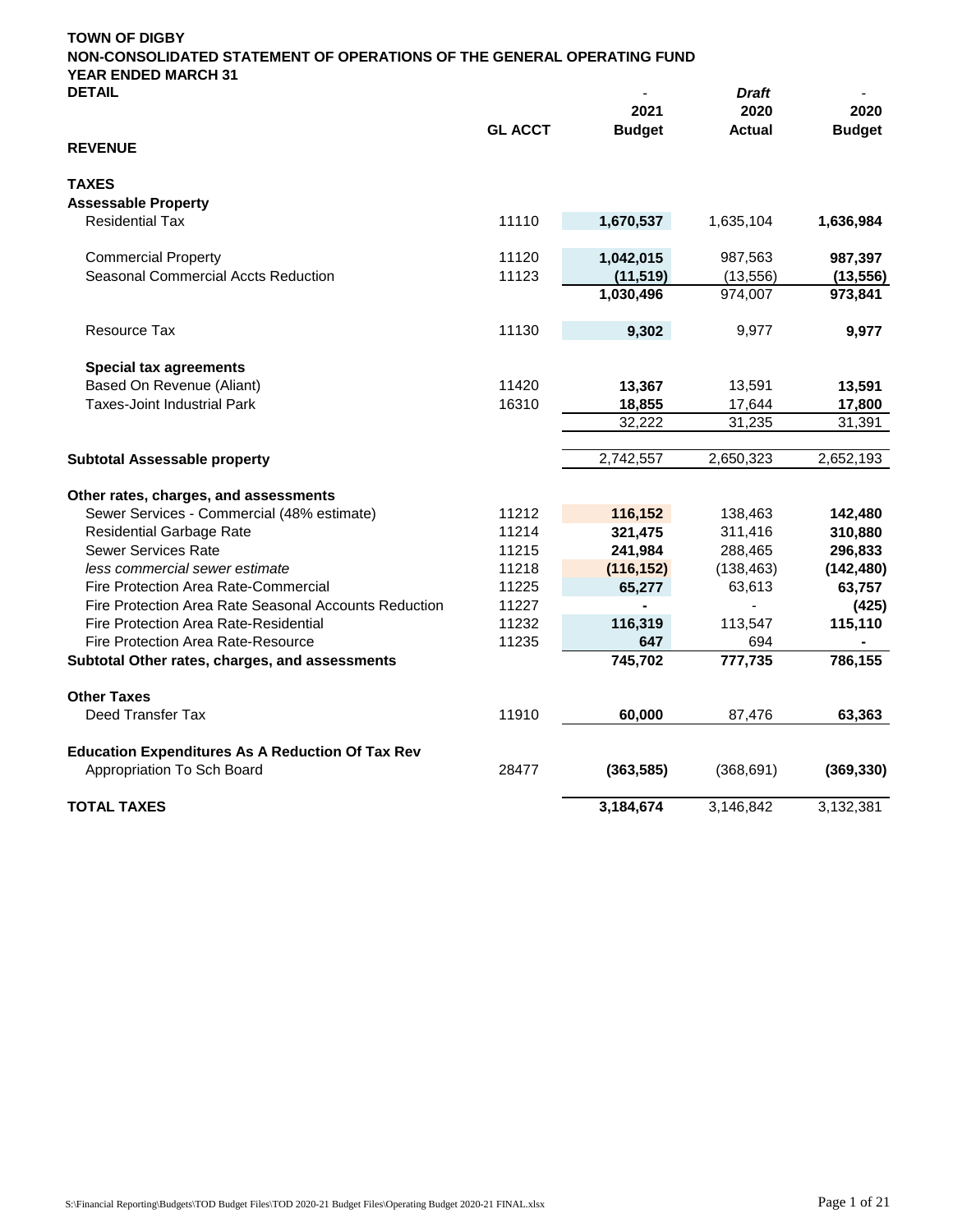| <b>TOWN OF DIGBY</b><br>NON-CONSOLIDATED STATEMENT OF OPERATIONS OF THE GENERAL OPERATING FUND<br><b>YEAR ENDED MARCH 31</b> |                |                       |                       |                       |
|------------------------------------------------------------------------------------------------------------------------------|----------------|-----------------------|-----------------------|-----------------------|
| <b>DETAIL</b>                                                                                                                |                |                       | <b>Draft</b>          |                       |
|                                                                                                                              | <b>GL ACCT</b> | 2021<br><b>Budget</b> | 2020<br><b>Actual</b> | 2020<br><b>Budget</b> |
| <b>GRANTS IN LIEU OF TAXES</b>                                                                                               |                |                       |                       |                       |
| <b>Federal Government</b>                                                                                                    |                |                       |                       |                       |
| <b>Federal Government</b>                                                                                                    | 12100          | 38,289                | 37,728                | 38,392                |
| <b>Federal Government Agencies</b>                                                                                           |                |                       |                       |                       |
| Canada Post                                                                                                                  | 12280          | 14,248                | 14,261                | 14,261                |
|                                                                                                                              |                | 14,248                | 14,261                | 14,261                |
| <b>Provincial Government</b>                                                                                                 |                |                       |                       |                       |
| Provincial Property and Supported Institutions                                                                               |                |                       |                       |                       |
| <b>Provincial Government</b>                                                                                                 | 12110          | 105,289               | 116,169               | 116,168               |
| Pines Hotel Management Agreement                                                                                             | 12120          |                       | 156,485               | 156,485               |
|                                                                                                                              |                | 105,289               | 272,654               | 272,653               |
| <b>Fire Protection</b>                                                                                                       |                |                       |                       |                       |
| Provincial Fire Protecti-Non GIL Blds                                                                                        | 12331          | 6,739                 | 6,739                 | 6,739                 |
|                                                                                                                              |                | 6,739                 | 6,739                 | 6,739                 |
| <b>Total Provincial Government</b>                                                                                           |                | 112,028               | 279,393               | 279,392               |
| TOTAL GRANTS IN LIEU OF TAXES                                                                                                |                | 164,565               | 331,382               | 332,045               |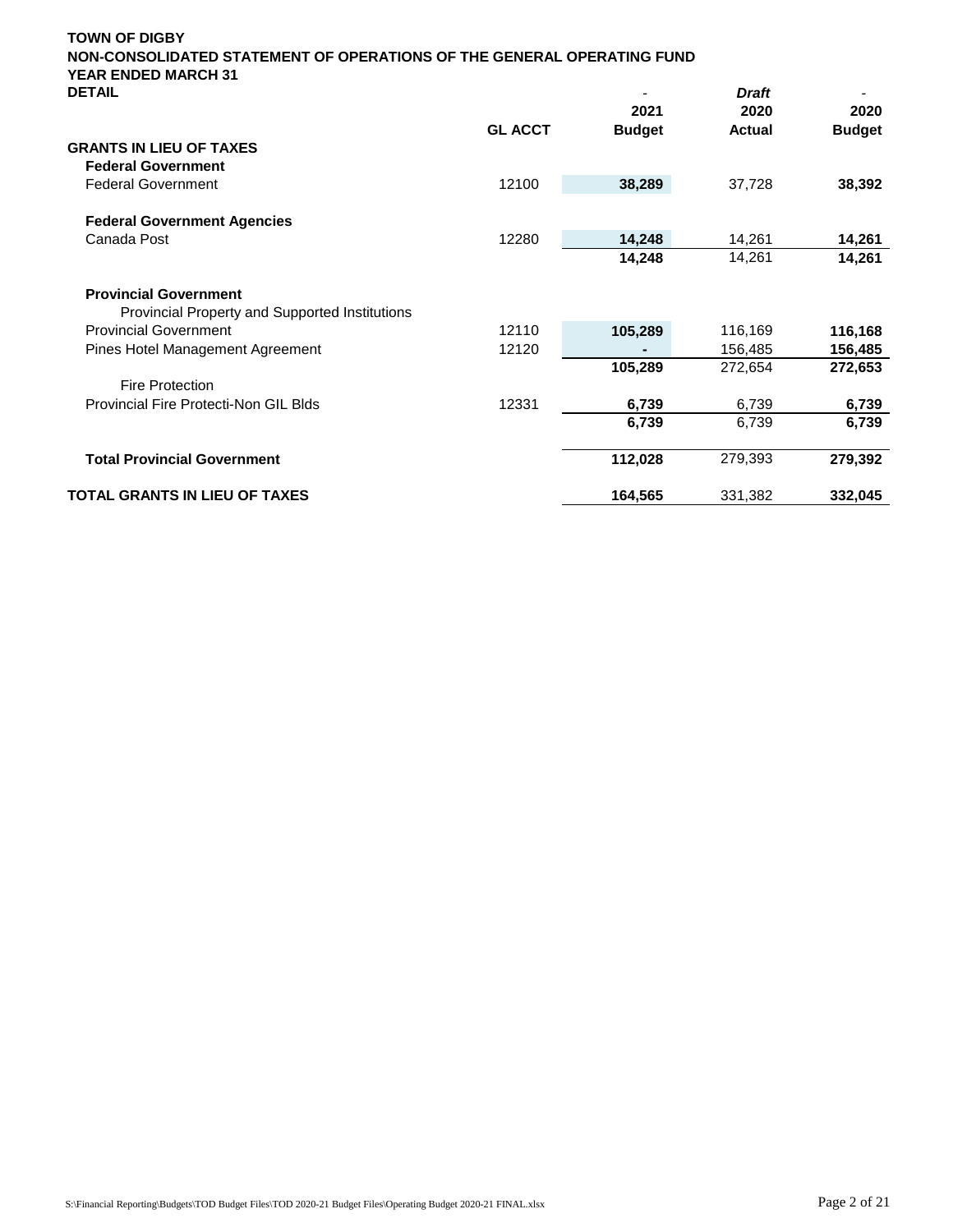| <b>TOWN OF DIGBY</b><br>NON-CONSOLIDATED STATEMENT OF OPERATIONS OF THE GENERAL OPERATING FUND<br><b>YEAR ENDED MARCH 31</b> |                |               |               |               |
|------------------------------------------------------------------------------------------------------------------------------|----------------|---------------|---------------|---------------|
| <b>DETAIL</b>                                                                                                                |                |               | <b>Draft</b>  |               |
|                                                                                                                              |                | 2021          | 2020          | 2020          |
|                                                                                                                              | <b>GL ACCT</b> | <b>Budget</b> | <b>Actual</b> | <b>Budget</b> |
| <b>SERVICES PROVIDED TO OTHER GOVERNMENTS</b>                                                                                |                |               |               |               |
| <b>Other Local Governments</b>                                                                                               |                |               |               |               |
| District Road Maintenance                                                                                                    | 13010          | 9,000         | 10,850        | 8,448         |
| <b>District Lift Station Maintenance</b>                                                                                     | 13015          | ۰             |               | 3,000         |
| District Solid Waste Services                                                                                                | 13020          | 15.000        | 15,113        | 14,400        |
| Other services provided to Municipality                                                                                      | 13330          | 2.000         |               |               |
| Mun of Digby Fire Services Grant                                                                                             | 14405          | 55.701        | 55.866        | 55,630        |
| <b>Municipal Sewer Charges</b>                                                                                               | 14410          | 111,761       | 113,391       | 113,391       |
| <b>TOTAL SERVICES PROVIDED TO OTHER GOVERNMENTS</b>                                                                          |                | 193,462       | 195,219       | 194.869       |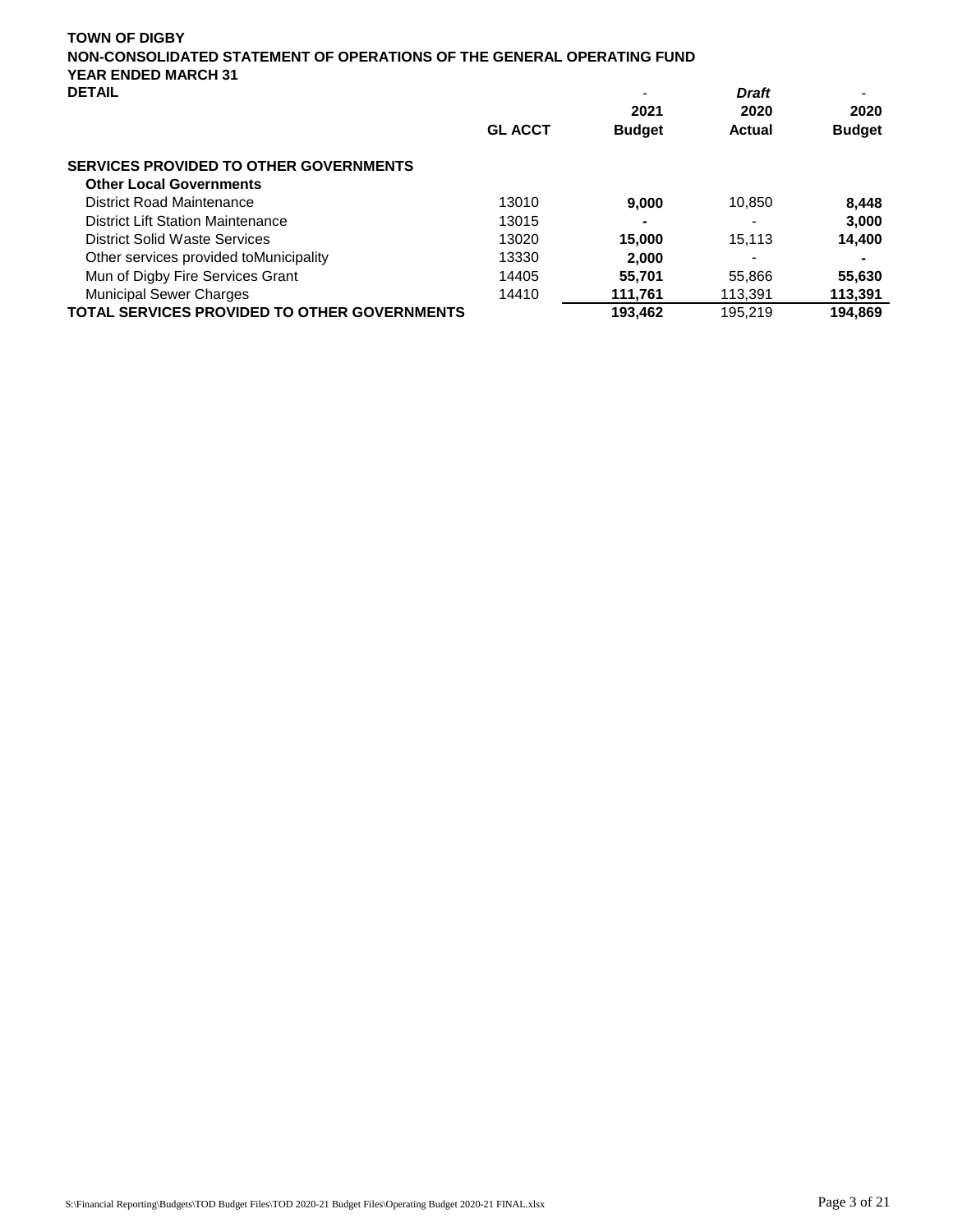| NON-CONSOLIDATED STATEMENT OF OPERATIONS OF THE GENERAL OPERATING FUND<br><b>YEAR ENDED MARCH 31</b> |                |               |               |               |
|------------------------------------------------------------------------------------------------------|----------------|---------------|---------------|---------------|
| <b>DETAIL</b>                                                                                        |                |               | <b>Draft</b>  |               |
|                                                                                                      |                | 2021          | 2020          | 2020          |
|                                                                                                      | <b>GL ACCT</b> | <b>Budget</b> | <b>Actual</b> | <b>Budget</b> |
| <b>SALES OF SERVICES</b>                                                                             |                |               |               |               |
| <b>General Government Services</b>                                                                   |                |               |               |               |
| Administrative Fees DWC                                                                              | 14420          | 127,808       | 130,065       | 130,065       |
| <b>Tax Certificates</b>                                                                              | 14920          | 500           | 800           | 400           |
|                                                                                                      |                | 128,308       | 130,865       | 130,465       |
| <b>Protective Services</b>                                                                           |                |               |               |               |
| Criminal Records Check/Finger Prints                                                                 | 14220          | 850           | 895           | 800           |
|                                                                                                      |                | 850           | 895           | 800           |
| <b>Environmental Health Services</b>                                                                 |                |               |               |               |
| Solid Waste Drop Off Fees                                                                            | 14445          | 10,500        | 10,726        |               |
| <b>Environment Development Services</b>                                                              |                |               |               |               |
| Subdivision/Development Fees                                                                         | 14650          | 1,700         | 2,175         | 2,000         |
| <b>TOTAL SALES OF SERVICES</b>                                                                       |                | 141,358       | 144,660       | 133,265       |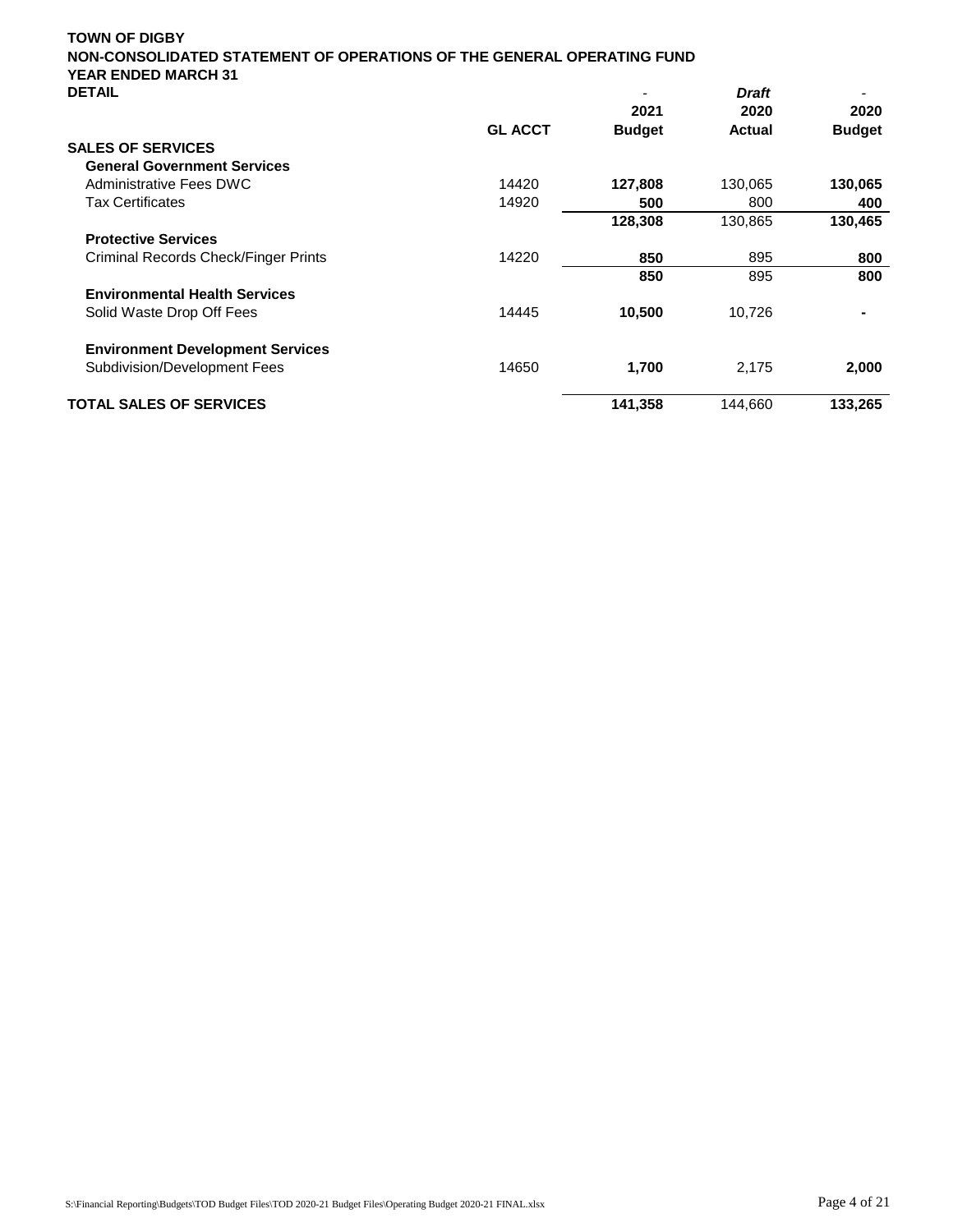|                                             |                | 2021           | 2020          | 2020          |
|---------------------------------------------|----------------|----------------|---------------|---------------|
|                                             | <b>GL ACCT</b> | <b>Budget</b>  | <b>Actual</b> | <b>Budget</b> |
| <b>OTHER REVENUE FROM OWN SOURCES</b>       |                |                |               |               |
| <b>Licences And Permits</b>                 |                |                |               |               |
| <b>Taxi Licences</b>                        | 15120          | 400            | 275           | 455           |
| Dog Licences                                | 15130          | 200            | 175           | 400           |
| Other Licenses and Permits                  | 15140          | 1,200          | 1,150         | 1,082         |
| <b>Building Permit Fees</b>                 | 15150          | 4,600          | 7,142         | 3,780         |
|                                             |                | 6,400          | 8,742         | 5,717         |
| <b>Fines</b>                                |                |                |               |               |
| <b>Parking Fines</b>                        | 15210          | 300            | 250           | 350           |
| MVA and All Other Non-parking Fines         | 15220          | 9,300          | 14,355        | 13,600        |
| DO NOT USE 2018/19 & FWD- By-Law Fines      | 15230          |                |               |               |
|                                             |                | 9,600          | 14,605        | 13,950        |
| <b>Rentals</b>                              |                |                |               |               |
| <b>Land Lease</b>                           | 15310          | 302            | 302           | 201           |
| Heritage Centre Rental Revenue              | 15315          | 10,000         | 5,429         | 3,500         |
| Land Rental-Comm Tower-Bell Mobility        | 15317          | 5,654          | 5,543         | 5,500         |
| Rental 53 Mount Street building             | 15318          | 4,869          | 4,869         | 4,058         |
| Rent 143 First Ave Residence                | 15319          | 5,100          | 5,100         | 5,100         |
| <b>Equipment Rental to DWC</b>              | 15320          | 14,100         | 11,680        | 13,400        |
| Equipment Rental (Non DWC)                  | 15324          | 400            | 1,035         |               |
| Sale Of Material to DWC                     | 15330          | 2,700          | 2,140         | 3,200         |
| Sale of Material (non-DWC)                  | 15334          | 900            | 329           | 1,100         |
|                                             |                | 44,025         | 36,428        | 36,059        |
| <b>Concessions And Franchises</b>           |                |                |               |               |
| Heritage Centre Other Services Rev          | 15915          |                | 123           | 200           |
| <b>Fisherman's Memorial Revenue</b>         | 15940          |                |               |               |
|                                             |                | $\blacksquare$ | 123           | 200           |
| <b>Return On Investments</b>                |                |                |               |               |
| Interest- Bank Accounts & Investments       | 15510          | 2,300          | 19,762        | 13,000        |
|                                             |                | 2,300          | 19,762        | 13,000        |
| <b>Penalties &amp; Int On Taxes</b>         |                |                |               |               |
| Interest On Unpaid Taxes                    | 15610          | 35,000         | 46,257        | 55,000        |
| <b>Miscellaneous</b>                        |                |                |               |               |
| Misc Revenue                                | 15910          | 8,000          | 8,022         | 6,000         |
|                                             |                | 8,000          | 8,022         | 6,000         |
| <b>TOTAL OTHER REVENUE FROM OWN SOURCES</b> |                | 105,325        | 133,938       | 129,926       |
|                                             |                |                |               |               |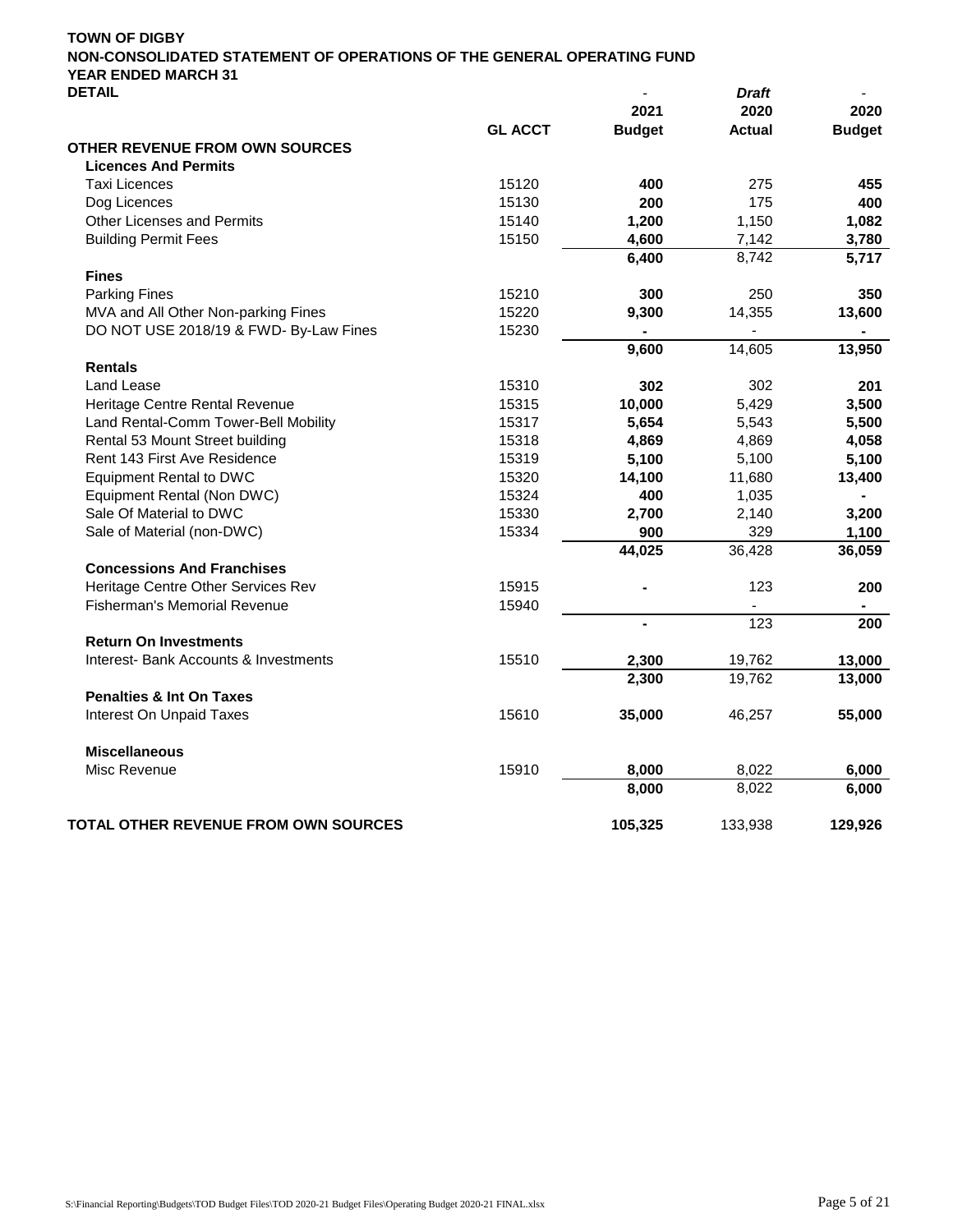| <b>YEAR ENDED MARCH 31</b><br><b>DETAIL</b>                            | <b>GL ACCT</b> | 2021<br><b>Budget</b> | <b>Draft</b><br>2020<br><b>Actual</b> | 2020<br><b>Budget</b> |
|------------------------------------------------------------------------|----------------|-----------------------|---------------------------------------|-----------------------|
| UNCONDITIONAL TRANSFERS OTHER GOVERNMENTS<br><b>Federal Government</b> |                |                       |                                       |                       |
| <b>Provincial Government</b>                                           |                |                       |                                       |                       |
| NSP HST Offset Payment                                                 | 11431          | 15,500                | 13,838                                | -                     |
| <b>Equalization Grant</b>                                              | 16110          | 368,558               | 368,558                               | 368,558               |
| <b>Fuel Tax Rebate</b>                                                 | 16295          | 6,050                 | 5,901                                 | 5,900                 |
| <b>Other Local Governments</b>                                         |                |                       |                                       |                       |
| <b>TOTAL UNCONDITIONAL TRANSFERS OTHER GOVERNMENTS</b>                 |                | 390,108               | 388,297                               | 374,458               |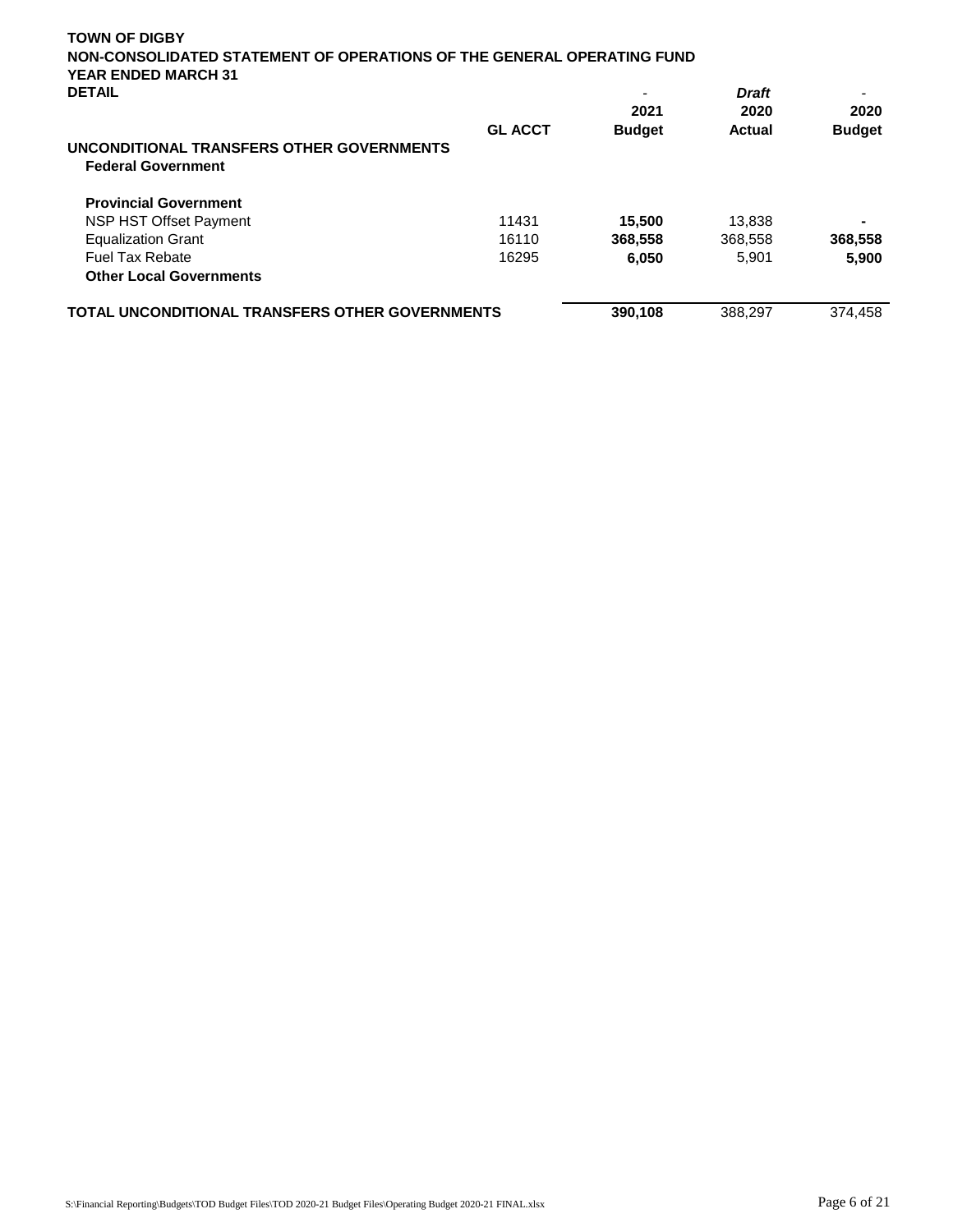| <b>TOWN OF DIGBY</b>                                                                                                   |                |               |              |               |
|------------------------------------------------------------------------------------------------------------------------|----------------|---------------|--------------|---------------|
| NON-CONSOLIDATED STATEMENT OF OPERATIONS OF THE GENERAL OPERATING FUND<br><b>YEAR ENDED MARCH 31</b>                   |                |               |              |               |
| <b>DETAIL</b>                                                                                                          |                |               | <b>Draft</b> |               |
|                                                                                                                        |                | 2021          | 2020         | 2020          |
|                                                                                                                        | <b>GL ACCT</b> | <b>Budget</b> | Actual       | <b>Budget</b> |
| <b>CONDITIONAL TRANSFERS FROM FEDERAL OR PROVINCIAL</b><br><b>GOVERNMENTS OR AGENCIES</b><br><b>Federal Government</b> |                |               |              |               |
| <b>Federal Government Conditional Transfers</b>                                                                        | 17292          | -             |              |               |
| <b>Provincial Government</b>                                                                                           |                |               |              |               |
| <b>EMO Civic Address Program Funding</b>                                                                               | 17524          | 1.000         | 1,000        | 1,000         |
| Provincial VIC funding                                                                                                 | 17528          |               | 6.000        | 7,618         |
| <b>TOTAL CONDITIONAL TRANSFERS FROM FEDERAL OR</b><br><b>PROVINCIAL GOVERNMENTS OR AGENCIES</b>                        |                | 1.000         | 7.000        | 8,618         |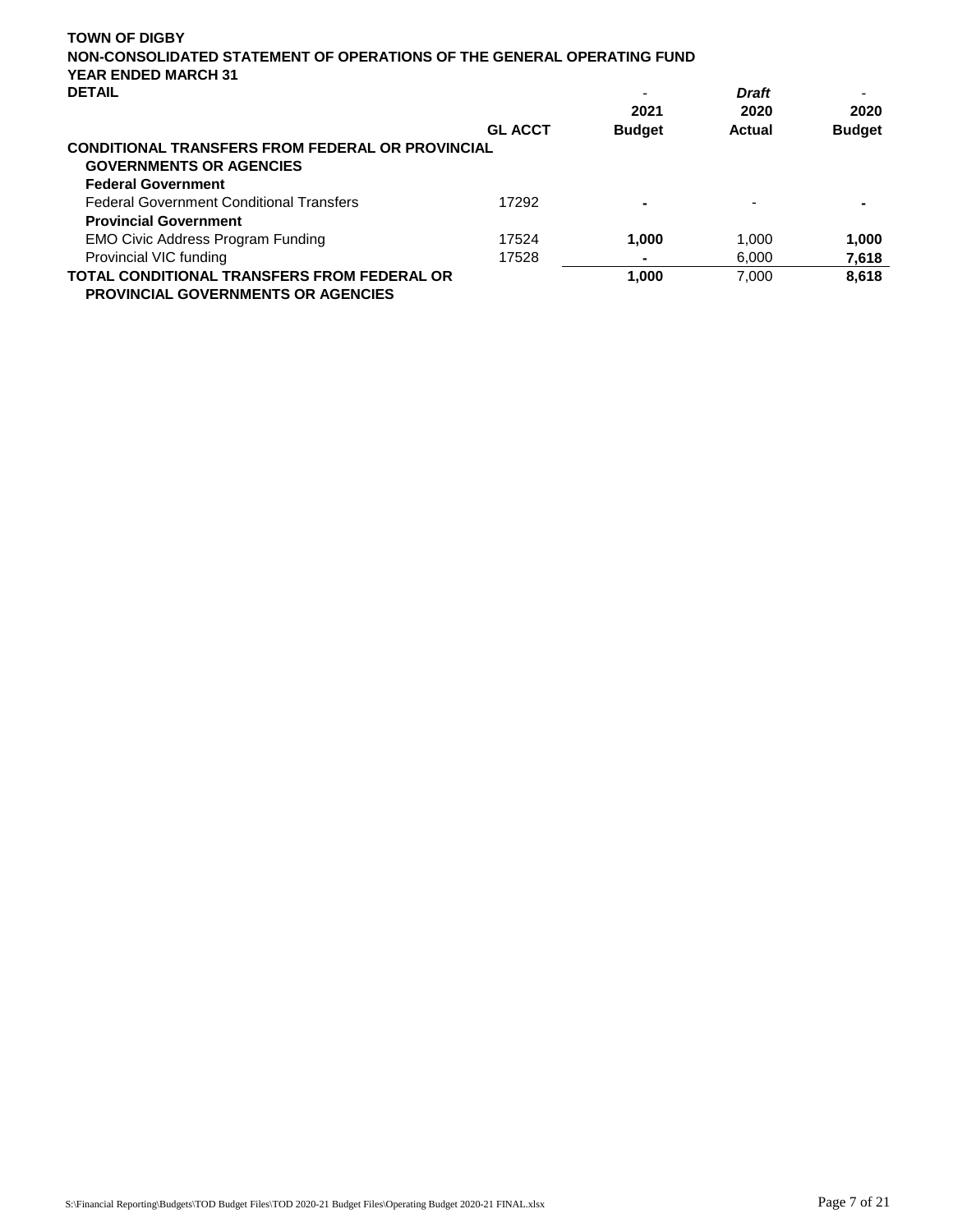| <b>TOWN OF DIGBY</b>                                                      |                |               |              |               |
|---------------------------------------------------------------------------|----------------|---------------|--------------|---------------|
| NON-CONSOLIDATED STATEMENT OF OPERATIONS OF THE GENERAL OPERATING FUND    |                |               |              |               |
| <b>YEAR ENDED MARCH 31</b>                                                |                |               |              |               |
| <b>DETAIL</b>                                                             |                |               | <b>Draft</b> |               |
|                                                                           |                | 2021          | 2020         | 2020          |
|                                                                           | <b>GL ACCT</b> | <b>Budget</b> | Actual       | <b>Budget</b> |
| <b>CONDITIONAL TRANSFERS FROM OTHER LOCAL GOVERNMENTS</b>                 |                |               |              |               |
| Mun Of Digby-Tourist Bureau                                               | 18993          |               | 3.000        | 3,000         |
| <b>TOTAL CONDITIONAL TRANSFERS FROM OTHER LOCAL</b><br><b>GOVERNMENTS</b> |                |               | 3,000        | 3,000         |
| <b>TOTAL REVENUE</b>                                                      |                | 4,180,492     | 4,350,340    | 4,308,562     |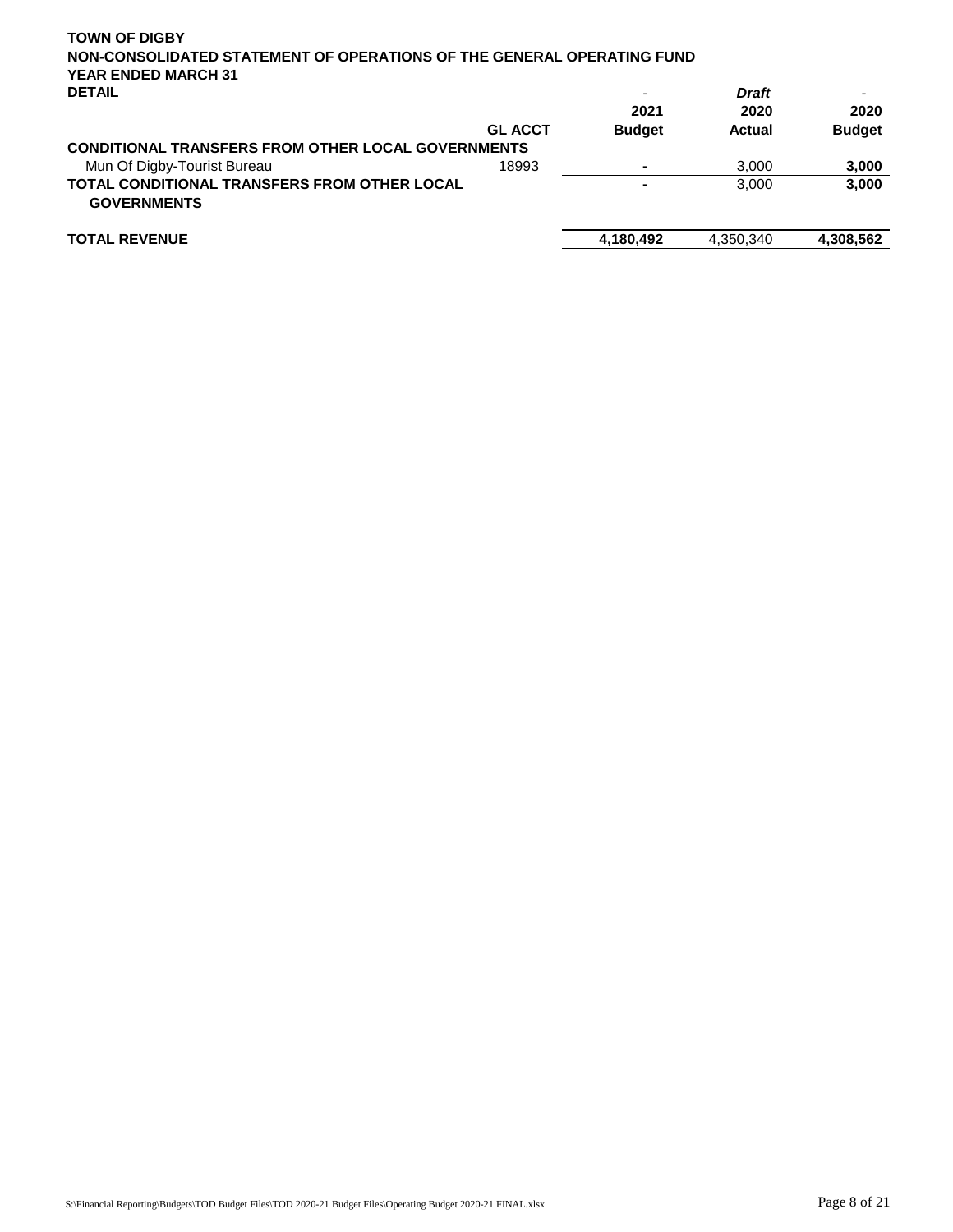| <b>TOWN OF DIGBY</b>                              | NON-CONSOLIDATED STATEMENT OF OPERATIONS OF THE GENERAL OPERATING FUND |               |               |               |  |
|---------------------------------------------------|------------------------------------------------------------------------|---------------|---------------|---------------|--|
| <b>YEAR ENDED MARCH 31</b><br><b>DETAIL</b>       |                                                                        |               | <b>Draft</b>  |               |  |
|                                                   |                                                                        | 2021          | 2020          | 2020          |  |
|                                                   | <b>GL ACCT</b>                                                         | <b>Budget</b> | <b>Actual</b> | <b>Budget</b> |  |
| <b>EXPENDITURES</b>                               |                                                                        |               |               |               |  |
| <b>GENERAL GOVERNMENT SERVICES</b><br>Legislative |                                                                        |               |               |               |  |
| <b>Mayor Remuneration</b>                         |                                                                        |               |               |               |  |
| Mayor Salary                                      | 21111                                                                  | 27,431        | 27,239        | 26,999        |  |
|                                                   |                                                                        | 27,431        | 27,239        | 26,999        |  |
| <b>Mayor Expenses</b>                             |                                                                        |               |               |               |  |
| Mayor's expenses: Travel, Meals, etc              | 21112                                                                  | 500           | 5,773         | 4,000         |  |
| <b>Council Remuneration</b>                       |                                                                        |               |               |               |  |
| <b>Council Salary</b>                             | 21131                                                                  | 66,835        | 75,789        | 75,166        |  |
|                                                   |                                                                        | 66,835        | 75,789        | 75,166        |  |
| <b>Council Expenses</b>                           |                                                                        |               |               |               |  |
| <b>Council Expenses</b>                           | 21132                                                                  | 500           | 7,183         | 8,500         |  |
| CPP-Council                                       | 21133                                                                  | 3,421         | 2,738         | 2,720         |  |
|                                                   |                                                                        | 3,921         | 9,921         | 11,220        |  |
| <b>Legislative Other</b>                          |                                                                        |               |               |               |  |
| <b>Other Legislative Services</b>                 | 21195                                                                  | 500           | 739           |               |  |
| <b>Total Legislative</b>                          |                                                                        | 98.687        | 119,462       | 117,385       |  |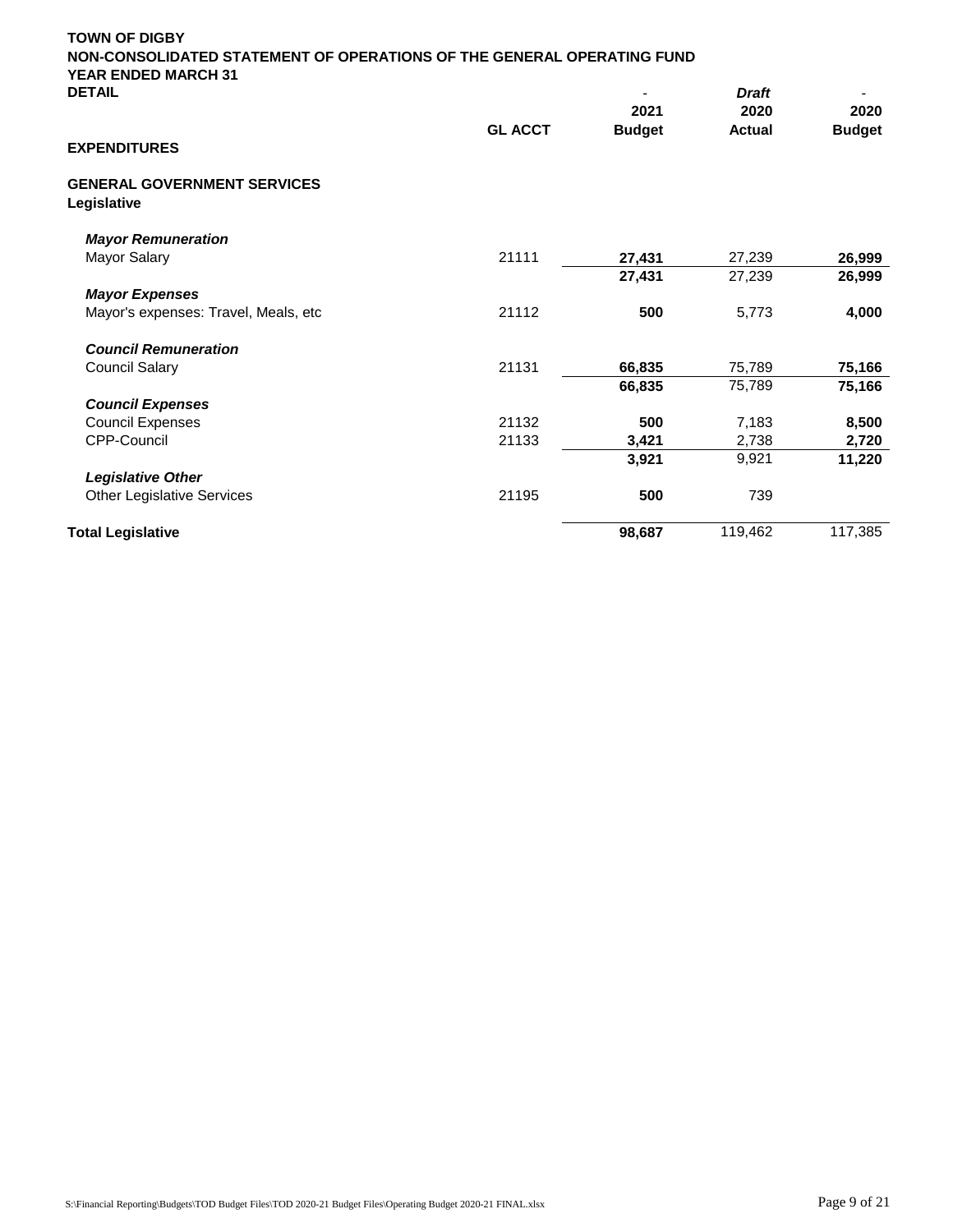|                                                        |                |               | וש וע         |               |
|--------------------------------------------------------|----------------|---------------|---------------|---------------|
|                                                        |                | 2021          | 2020          | 2020          |
|                                                        | <b>GL ACCT</b> | <b>Budget</b> | <b>Actual</b> | <b>Budget</b> |
| <b>General Administration</b><br><b>Administrative</b> |                |               |               |               |
| Vacation Pay Accrual Adjustment-Admin                  |                |               |               |               |
| Clerk's Pension-Adjust Unfunded Liab                   | 21206          |               | 190           |               |
|                                                        | 21208          |               | (8,700)       |               |
| <b>CAO Salary</b>                                      | 21210          | 101,703       | 98,955        | 98,169        |
| Legal                                                  | 21211          | 6,400         | 2,393         | 6,986         |
| Clerk's Pension-current payments                       | 21212          | 21,000        | 10,080        | 4,830         |
| <b>Town Hall Expenses</b>                              | 21213          | 17,500        | 16,819        | 18,400        |
| <b>Office Salaries</b>                                 | 21214          | 214,609       | 205,899       | 207,151       |
| Service Awards Accrual adjustmt-admin                  | 21216          | 1,000         | 3,480         | 1,000         |
| EI/CPP- Administration                                 | 21217          | 18,774        | 17,394        | 17,419        |
| Pension-Administration                                 | 21218          | 22,142        | 21,168        | 21,372        |
| <b>Administration-Benefits</b>                         | 21219          | 10,133        | 10,101        | 10,133        |
|                                                        |                | 413,261       | 377,780       | 385,460       |
| <b>Financial Management</b>                            |                |               |               |               |
| <b>External Audit</b>                                  | 21225          | 27,000        | 26,781        | 27,316        |
| <b>Other Accounting Services</b>                       | 21227          |               |               | 200           |
|                                                        |                | 27,000        | 26,781        | 27,516        |
| <b>Taxation</b>                                        |                |               |               |               |
| <b>Tax Rebates or Cancellations</b>                    |                |               |               |               |
| Municipal Low Income Tax Exemptions                    | 21243          | 4,100         | 3,991         | 6,798         |
| Allowance For Appeals/Changes                          | 21244          | 1,300         | 5,351         | 900           |
| Exemptions/Reductions Charitable Org                   | 21245          | 14,920        | 14,884        | 14,842        |
|                                                        |                | 20,320        | 24,226        | 22,540        |
| <b>Transfer for Assessment Services</b>                |                |               |               |               |
| Assessment Services (PVSC)                             | 21248          | 27,079        | 27,488        | 27,488        |
|                                                        |                |               |               |               |
| <b>Other Gen. Adm. Services</b>                        |                |               |               |               |
| <b>Bank Charges</b>                                    | 21304          | 2,840         | 2,129         | 2,343         |
| Phones & internet                                      | 21291          | 7,800         | 8,402         | 7,462         |
| Advertising                                            | 21292          | 5,000         | 1,510         | 4,100         |
| Cash (Over)/Short                                      | 21293          |               | 78            |               |
| <b>Other General Admin Services</b>                    | 21294          | 2,800         | 1,958         | 2,900         |
| <b>Office &amp; Computer Supplies</b>                  | 21295          | 16,000        | 15,884        | 14,000        |
| <b>Workers Compensation-Gen</b>                        | 21296          | 6,473         | 6,584         | 6,686         |
| <b>Christmas Decorations</b>                           | 21297          | 1,400         | 1,837         | 1,200         |
| <b>Computer Forms</b>                                  | 21298          | 600           | 376           | 600           |
| <b>Staff Training Courses</b>                          | 21299          | 500           |               | 2,500         |
| Postage & Shipping                                     | 21300          | 3,600         | 2,971         | 4,200         |
| Membership Fees/Dues                                   | 21301          | 5,400         | 5,434         | 5,300         |
| Office Equipment                                       | 21302          | 9,200         | 8,583         | 9,041         |
| <b>IT Support Services</b>                             | 21303          | 12,700        | 12,429        | 12,000        |
| <b>Email Server Hosting Service Fees</b>               | 21310          | 3,400         | 3,407         | 3,300         |
|                                                        |                | 77,713        | 71,581        | 75,632        |
| <b>Total General Administration</b>                    |                | 565,373       | 527,856       | 538,636       |
|                                                        |                |               |               |               |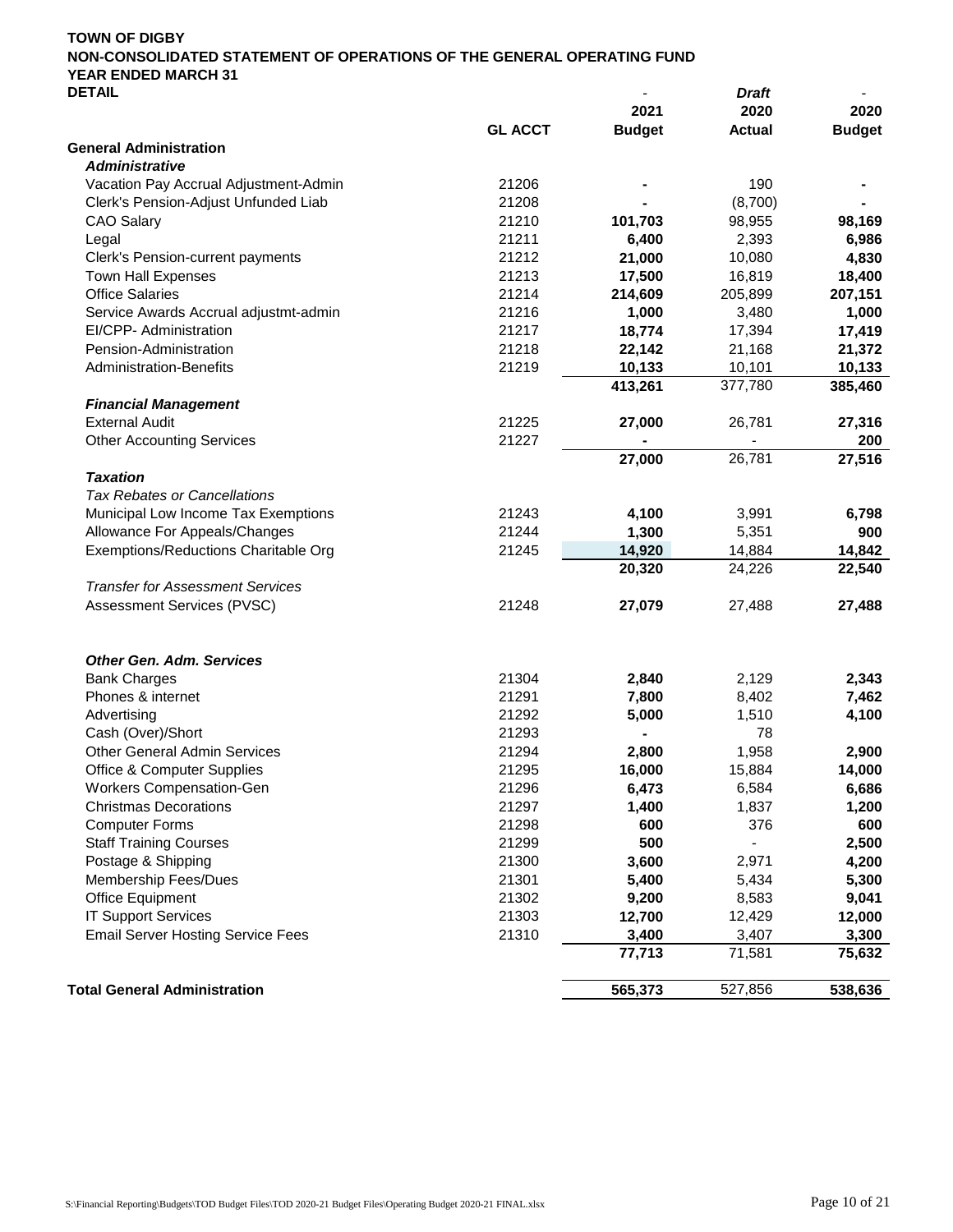| <b>DETAIL</b>                                |                | 2021          | <b>Draft</b><br>2020 | 2020          |
|----------------------------------------------|----------------|---------------|----------------------|---------------|
|                                              | <b>GL ACCT</b> | <b>Budget</b> | <b>Actual</b>        | <b>Budget</b> |
| <b>Debt Charges</b>                          |                |               |                      |               |
| Interest on long-term debt                   |                |               |                      |               |
| <b>General Government Debenture Interest</b> | 21721          | 1,105         | 100                  | 100           |
| General Gov Other Debt Charges               | 21790          |               | 310                  |               |
|                                              |                | 1,105         | 410                  | 100           |
| <b>Total Debt Charges</b>                    |                | 1,105         | 410                  | 100           |
| <b>Valuation Allowances</b>                  |                |               |                      |               |
| Uncollectible taxes expense/recovery         | 21811          |               |                      | 5,000         |
| <b>Total Valuation Allowances</b>            |                |               |                      | 5,000         |
| <b>Other Gen. Gov. Services</b>              |                |               |                      |               |
| Elections, Plebicites and Electors' Meetings |                |               |                      |               |
| Elections, Plebicites, Etc.                  | 21910          | 2,000         | 3,000                | 3,000         |
| Grants To Organizations and individuals      |                |               |                      |               |
| <b>Grants To Organizations</b>               | 21950          | 28,436        | 43,725               | 43,700        |
| Sponsorships / Other Donations               | 21953          | 1,400         | 285                  | 1,400         |
|                                              |                | 29,836        | 44,010               | 45,100        |
| <b>Other General Services</b>                |                |               |                      |               |
| Staff Conventions/Conferences/Worksho        | 21920          | 300           | 7,347                | 9,000         |
| <b>Other Staff Travel/ Meals</b>             | 21921          | 200           | 609                  | 1,500         |
| Town Hall Insurance                          | 21925          | 4,707         | 3,978                | 7,534         |
| Public Liability Insurance                   | 21930          | 7,750         | 7,799                | 7,232         |
| <b>General Accident and Damage Claims</b>    | 21933          | 1,500         |                      | 1,500         |
| 53 Mount St Building-costs                   | 21960          | 500           |                      | 2,000         |
| 143 First Ave Property & Rental Costs        | 21962          | 400           | 783                  | 800           |
| <b>Other General Gov Services</b>            | 21991          | 2,000         | 2,874                | 1,200         |
|                                              |                | 17,357        | 23,389               | 30,766        |
| <b>Total Other Gen. Gov. Services</b>        |                | 49,193        | 70,399               | 78,866        |
| TOTAL GENERAL GOVERNMENT SERVICES:           |                | 714,358       | 718,127              | 739,987       |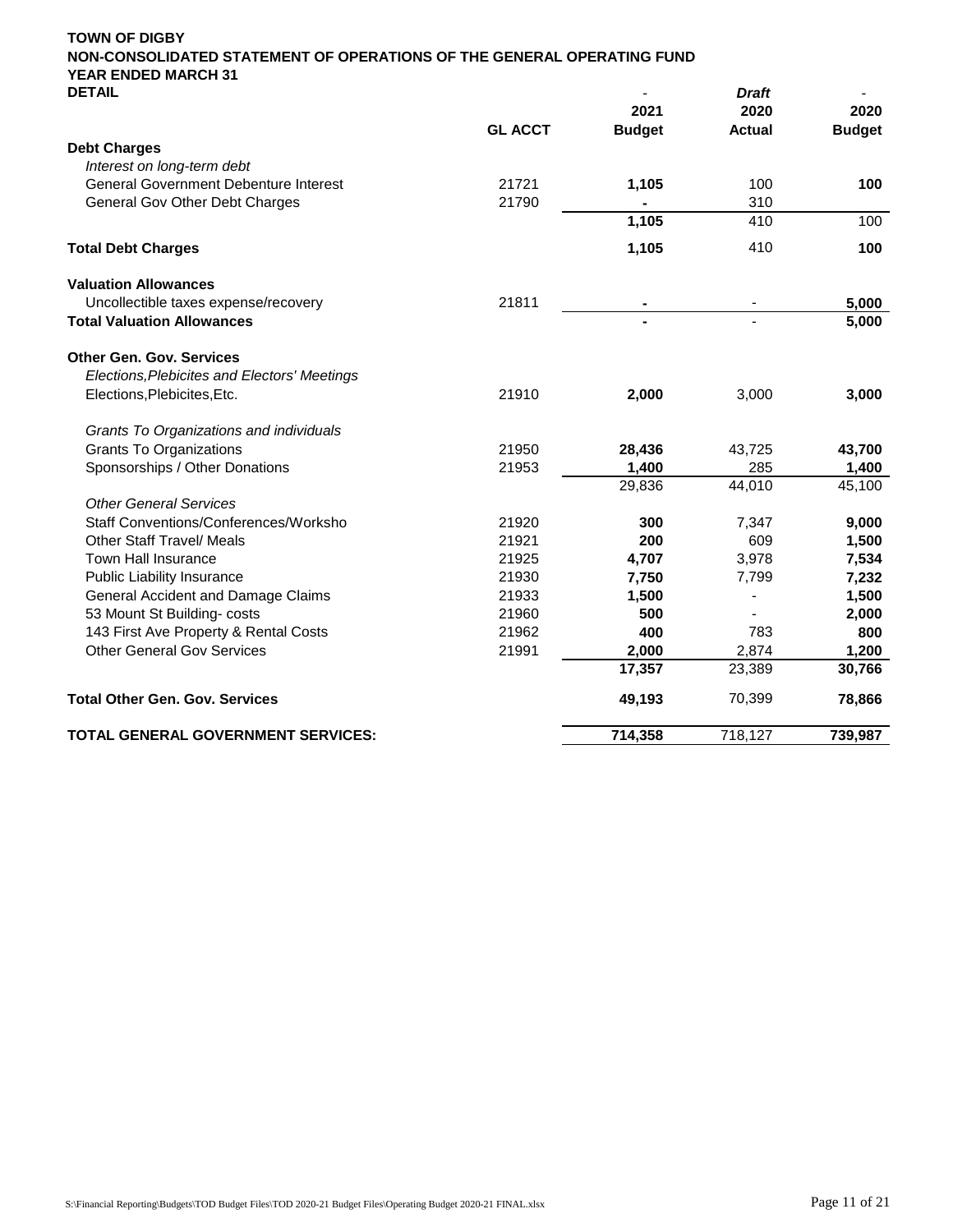| <b>DETAIL</b>                            |                |               |               |               |
|------------------------------------------|----------------|---------------|---------------|---------------|
|                                          |                | 2021          | 2020          | 2020          |
|                                          | <b>GL ACCT</b> | <b>Budget</b> | <b>Actual</b> | <b>Budget</b> |
| <b>PROTECTIVE SERVICES</b>               |                |               |               |               |
| <b>Police Protection</b>                 |                |               |               |               |
| R.C.M.P. Services                        | 22130          | 865,371       | 843,370       | 842,379       |
|                                          |                | 865,371       | 843,370       | 842,379       |
| <b>Law Enforcement</b>                   |                |               |               |               |
| <b>Transfer to Correctional Services</b> |                |               |               |               |
| <b>Transfer to Correctional Services</b> | 22220          | 26,270        | 26,744        | 26,744        |
|                                          |                | 26,270        | 26,744        | 26,744        |
| Other                                    |                |               |               |               |
| <b>Special Constable</b>                 | 22132          | 47,330        | 44,636        | 44,272        |
| <b>Enforcement Supplies/Costs</b>        | 22133          | 1,200         | 1,604         | 1,200         |
| Other Law Enforcement-CPP/EI             | 22134          | 4,283         | 3.679         | 3,722         |
| <b>Workers Compensation</b>              | 22135          | 1,505         | 1,449         | 1,497         |
| Spec Cons Clothing/Milage/Enf.           | 22136          | 500           | 78            | 950           |
| <b>Special Constable Benefits</b>        | 22137          |               | 17            |               |
| <b>Special Constable Pension</b>         | 22138          | 3.313         | 3,099         | 3,099         |
| Meeting/Training/Membership Expense      | 22139          | 500           | 2,272         | 600           |
| <b>By-Law Enforcement Phone</b>          | 22141          | 980           | 982           | 900           |
| Vacation Accrual Adj-Protective Serv     | 22148          |               | 633           |               |
| <b>School Crossing Guard Supplies</b>    | 22290          | 200           | 445           | 200           |
| <b>School Crossing Guard Wages</b>       | 22291          | 14,367        | 12,321        | 13,513        |
| <b>Prosecuting Attorney</b>              | 22292          | 3,100         | 3,391         | 5,600         |
|                                          |                | 77,278        | 74,606        | 75,553        |
| <b>Total Law Enforcement</b>             |                | 103,548       | 101,350       | 102,297       |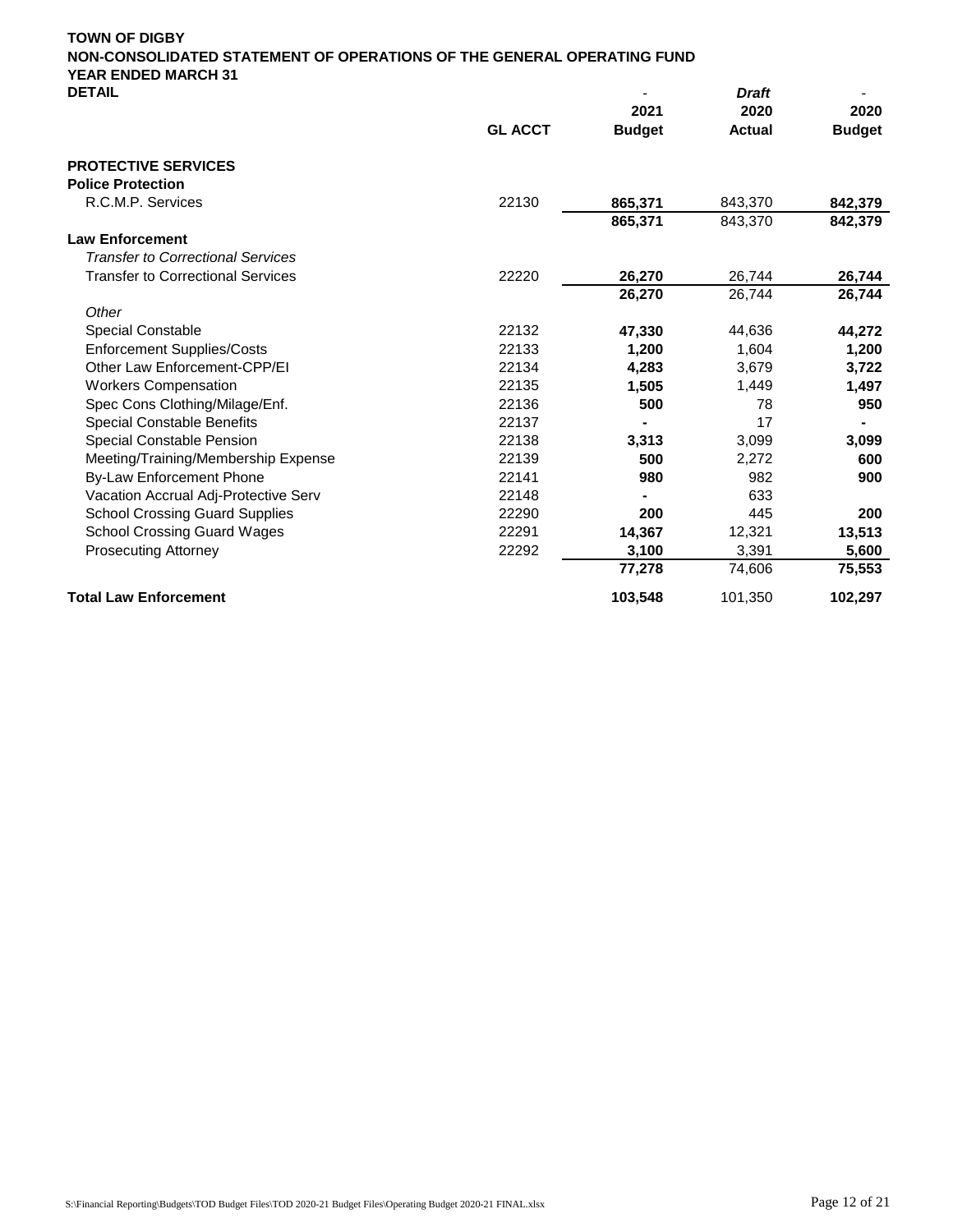| <b>DETAIL</b>                            |                |               | Draft         |               |
|------------------------------------------|----------------|---------------|---------------|---------------|
|                                          |                | 2021          | 2020          | 2020          |
|                                          | <b>GL ACCT</b> | <b>Budget</b> | <b>Actual</b> | <b>Budget</b> |
| <b>Fire Protection</b>                   |                |               |               |               |
| Water Supply & Hydrants                  |                |               |               |               |
| Water Supply & Hydrants                  | 22450          | 197,765       | 197,765       | 197,765       |
| Other                                    |                |               |               |               |
| Municipal Fire Services Grant            | 22405          | 25,000        | 25,000        | 25,000        |
| Fire Brigade-Accident Insur              | 22410          | 3,200         | 3,131         | 3,200         |
| Fire Dept Vehicle Insurance              | 22415          | 5,184         | 5,473         | 5,473         |
| <b>Fire Station Insurance</b>            | 22416          | 7,100         | 5,044         | 5,044         |
| Fire Fighting Force-Honorariums/weeke    | 22420          | 32,500        | 32,500        | 32,500        |
| Phone Expense-Fire Dept                  | 22430          | 5,500         | 5,765         | 5,400         |
| Fire Prevention                          | 22455          | 2,000         |               | 2,000         |
| Fire Training                            | 22460          | 6,000         | 6,323         | 6,000         |
| Fire Station: heating Oil/Elec/Water     | 22470          | 26,000        | 27,570        | 29,800        |
| Fire Fighting Supplies -foam, etc        | 22472          | 1,500         |               | 1,500         |
| Fire Truck Repairs & Maintenance         | 22481          | 14,000        | 16,140        | 15,000        |
| Fuel - Fire Dept Rescue Boat             | 22482          | 500           |               | 500           |
| Fuel - Fire Trucks                       | 22483          | 4,000         | 4,664         | 4,400         |
| New Firefighting Clothing & Equipment    | 22484          | 5,480         | 4,987         | 6,161         |
| Fire Equipment Repairs & Maintenance     | 22485          | 7,000         | 3,989         | 6,500         |
| Fire Hall Repairs & Maintenance          | 22487          | 19,700        | 24,800        | 24,300        |
| <b>Total Other</b>                       |                | 164,664       | 165,387       | 172,778       |
|                                          |                |               |               |               |
| <b>Total Fire Protection</b>             |                | 362,429       | 363,152       | 370,543       |
| <b>Emergency Management Organization</b> |                |               |               |               |
| <b>Emergency Management Coordinator</b>  | 22510          | 2,041         | 2,001         | 2,061         |
| E.M.O. Expense                           | 22520          | 150           | 213           | 100           |
| <b>Emergency Measures Training</b>       | 22525          | 50            | 50            | 200           |
| <b>EMO Phone TMR Radio Expense</b>       | 22530          | 470           | 460           | 500           |
| <b>EMC Training</b>                      | 22532          | 50            | 64            | 100           |
| <b>EMC Travel</b>                        | 22537          | 900           | 1,157         | 900           |
| <b>EMO EP Week Promotion</b>             | 22540          | ۰             |               | ۰             |
|                                          |                | 3,661         | 3,945         | 3,861         |
| <b>Debt Charges</b>                      |                |               |               |               |
| Protective Services debenture interes    | 22721          | 16,169        | 256           | 256           |
| Protective Serv-Other Debt Charges       | 22790          | ٠             | 707           |               |
|                                          |                | 16,169        | 963           | 256           |
| <b>Protective Inspections</b>            |                |               |               |               |
| <b>Building Inspector</b>                | 22921          | 29,784        | 29,200        | 28,000        |
| <b>Other Protective Services</b>         |                |               |               |               |
| <b>Surveillance Cameras</b>              | 22905          | 700           | 1,310         | 500           |
| Senior Safety Program                    | 22910          | 17,500        | 16,000        | 16,500        |
| <b>Animal Control Officer Costs</b>      | 22930          | 3,600         | 3,600         | 3,672         |
| <b>Animal Control Supplies</b>           | 22931          | 250           | 219           | 300           |
| <b>Other Animal Control Costs</b>        | 22934          | 50            | -             | 100           |
|                                          |                | 22,100        | 21,129        | 21,072        |
|                                          |                |               |               |               |
| <b>TOTAL PROTECTIVE SERVICES:</b>        |                | 1,403,062     | 1,363,108     | 1,368,408     |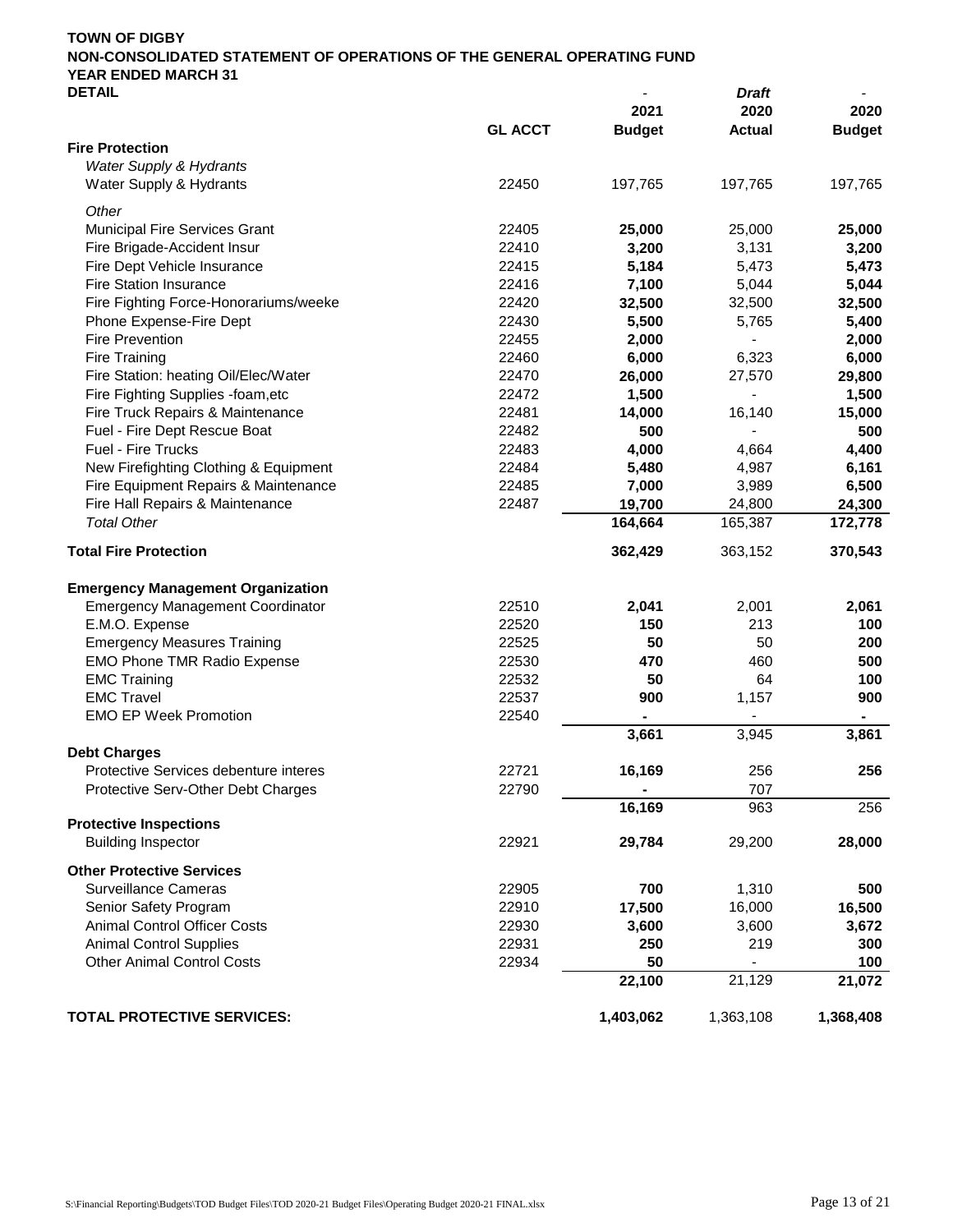| ᅜᇅᄳᄔ                                  |                |               | viait         |               |
|---------------------------------------|----------------|---------------|---------------|---------------|
|                                       |                | 2021          | 2020          | 2020          |
|                                       | <b>GL ACCT</b> | <b>Budget</b> | <b>Actual</b> | <b>Budget</b> |
| <b>TRANSPORTATION SERVICES</b>        |                |               |               |               |
| <b>Common Services</b>                |                |               |               |               |
| Director of Public Works Salary       | 23110          | 18,332        | 18,600        | 16,472        |
| Director of PW Vehicle Expenses       | 23111          | 600           | 218           | 1,400         |
| <b>Public Works Salaries</b>          | 23116          | 201,782       | 226,485       | 242,573       |
| <b>Worker's Compensation</b>          | 23117          | 6,809         | 7,000         | 7,712         |
| <b>Service Awards</b>                 | 23118          | 1,500         | 1,427         | 1,000         |
| <b>Public Works-Benefits</b>          | 23119          | 15,138        | 11,203        | 12,727        |
| <b>Public Works-Pension</b>           | 23120          | 17,273        | 15,493        | 17,426        |
| Public Works-EI/CPP                   | 23121          | 19,824        | 18,623        | 20,060        |
| Vacation Pay Accrual Adjust-Transport | 23123          |               | 2,477         |               |
| Public Works Sal-Allocated to Capital | 23125          | (15,000)      | (16, 305)     | (10, 268)     |
| Common Services Repairs & Maintenance | 23130          | 19,000        | 20,518        | 18,000        |
| <b>Office Supplies</b>                | 23135          | 500           | 447           | 500           |
| <b>Telephone Expense</b>              | 23145          | 6,000         | 7,225         | 7,500         |
| Public Wks Bld- Utilities             | 23149          | 7,400         | 8,751         | 7,400         |
| Public Works Bld-Maint.               | 23150          | 3,000         | 4,494         | 4,000         |
| <b>Staff Travel &amp; Training</b>    | 23152          | 750           | 1,332         | 2,700         |
| P. Works Building Insurance           | 23153          | 11,499        | 10,501        | 10,501        |
| <b>Total Common Services</b>          |                | 314,407       | 338,491       | 359,703       |
|                                       |                |               |               |               |
| <b>Road Transport</b>                 |                |               |               |               |
| <b>Roads and Streets</b>              |                |               |               |               |
| <b>Road Shoulders</b>                 | 23231          | 1,500         | 1,379         | 1,500         |
| Snow And Ice Removal-Wages            | 23232          | 51,709        | 31,354        | 56,882        |
| Salt                                  | 23233          | 40,000        | 31,109        | 52,000        |
| <b>Asphalt Patching</b>               | 23237          | 40,000        | 39,588        | 40,000        |
| Storm Drainage R&M                    | 23238          | 7,500         | 11,887        | 10,000        |
| <b>General Street Maintanence</b>     | 23239          | 6,000         | 6,784         | 6,000         |
| Water-Pub Works Truck Bay 3/4" line   | 23242          | 400           | 330           | 410           |
| <b>Sidewalk Repairs</b>               | 23245          | 2,000         | 2,385         | 2,500         |
| Lease Payments                        | 23250          | 25,948        | 25,948        | 25,948        |
| P.W. Truck & Equipment Fuel           | 23290          | 35,000        | 33,456        | 38,000        |
| P. Works Vehicle Insurance            | 23291          | 5,229         | 4,465         | 4,465         |
| Trucks & Equip Maintanence            | 23292          | 30,000        | 30,003        | 30,000        |
|                                       |                | 245,286       | 218,687       | 267,705       |
| <b>Street Lighting</b>                |                |               |               |               |
| <b>Street Lighting</b>                | 23234          | 17,500        | 19,643        | 17,500        |
|                                       |                |               |               |               |
| <b>Traffic Services</b>               |                |               |               |               |
| <b>Street Signs</b>                   | 23241          | 3,000         | 3,594         | 3,000         |
| <b>Traffic Signals</b>                | 23235          | 4,500         | 1,711         | 5,100         |
| Line Painting                         | 23236          | 9,000         | 8,377         | 11,000        |
|                                       |                | 16,500        | 13,681        | 19,100        |
| Parking                               |                |               |               |               |
| Parking Lot Repairs                   | 23243          | 500           | 900           | 500           |
|                                       |                |               |               |               |
| <b>Total Road Transport</b>           |                | 279,786       | 252,911       | 304,805       |
|                                       |                |               |               |               |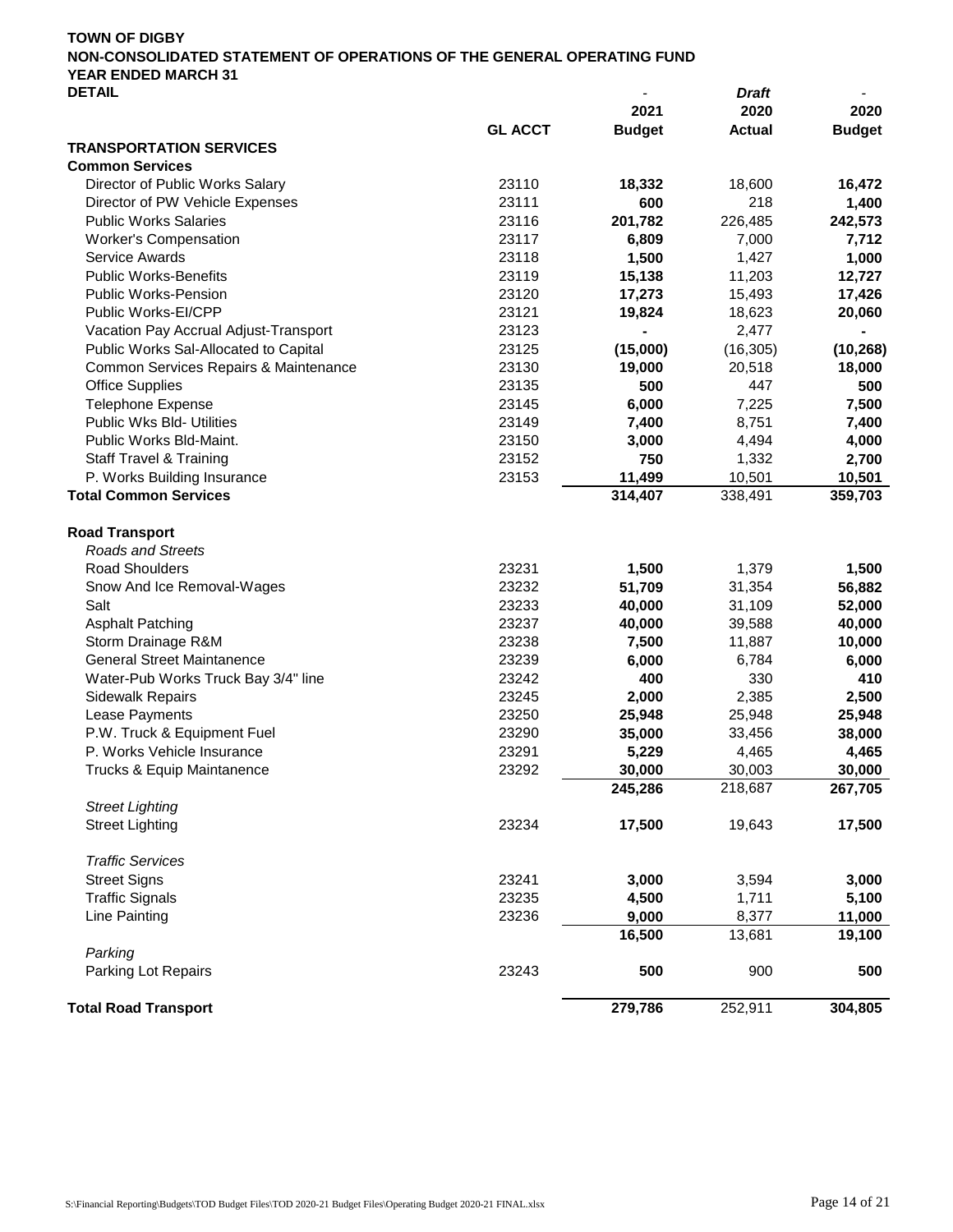| DEIAIL                                      |                | $\overline{\phantom{0}}$<br>2021 | vran<br>2020  | 2020          |
|---------------------------------------------|----------------|----------------------------------|---------------|---------------|
|                                             | <b>GL ACCT</b> | <b>Budget</b>                    | <b>Actual</b> | <b>Budget</b> |
| <b>Public Transit</b>                       |                |                                  |               |               |
| <b>Contracted Bus Services</b>              | 23510          | 4.000                            | 4.000         | 4,000         |
|                                             |                | 4,000                            | 4,000         | 4,000         |
| <b>Debt Charges Transportation Services</b> |                |                                  |               |               |
| Debenture Interest-Transport Services       | 23721          | 8.540                            | 7,256         | 7,256         |
| Transport Services-other debt charges       | 23790          |                                  | 4.787         | ۰             |
|                                             |                | 8,540                            | 12,043        | 7,256         |
| <b>TOTAL TRANSPORTATION SERVICES:</b>       |                | 606,733                          | 607,445       | 675,764       |
|                                             |                |                                  |               |               |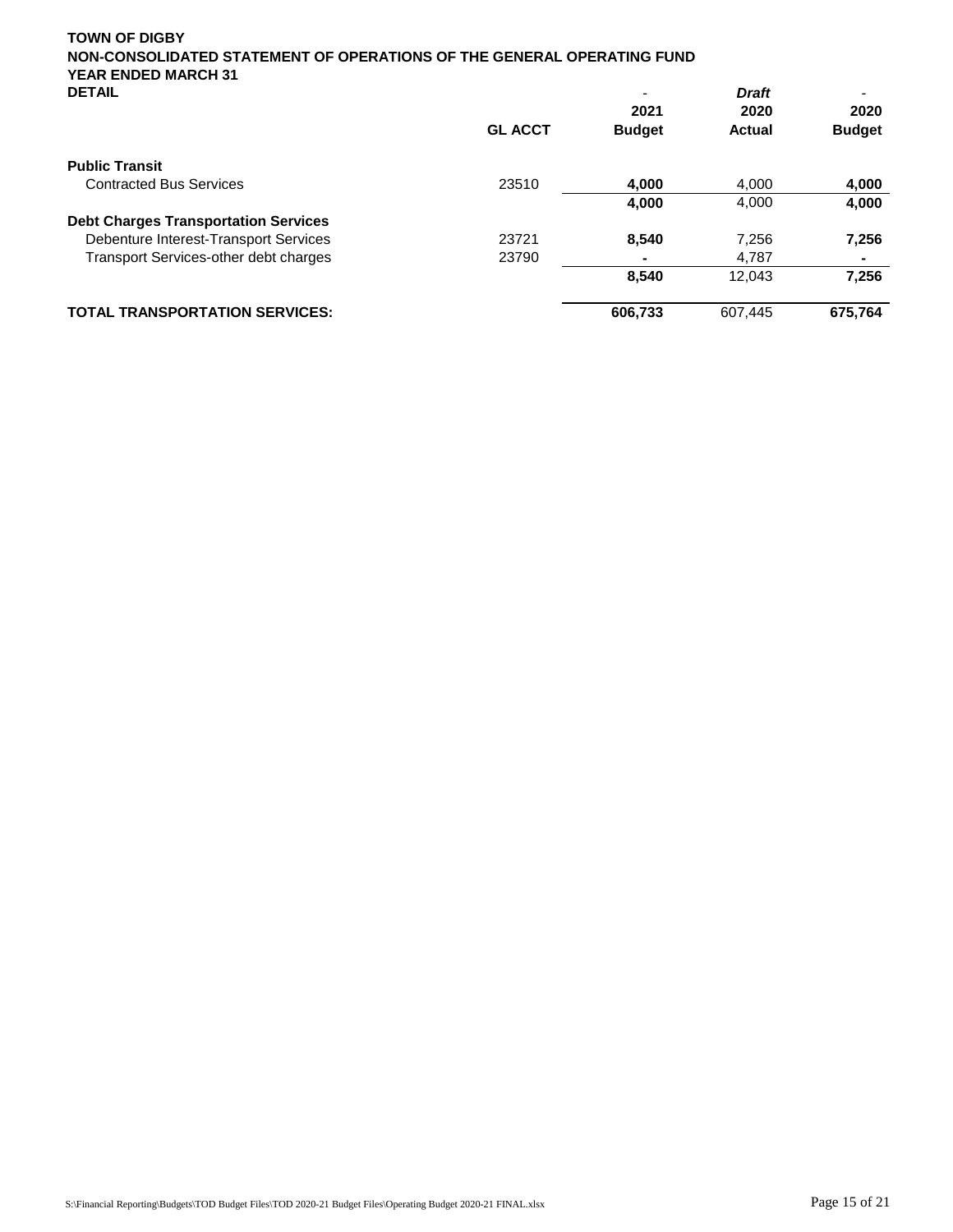| TOWN OF DIGBY                                                          |                          |              |  |
|------------------------------------------------------------------------|--------------------------|--------------|--|
| NON-CONSOLIDATED STATEMENT OF OPERATIONS OF THE GENERAL OPERATING FUND |                          |              |  |
| YEAR ENDED MARCH 31                                                    |                          |              |  |
| <b>DETAIL</b>                                                          | $\overline{\phantom{0}}$ | <b>Draft</b> |  |

| <b>DEIAIL</b>                                |                |               |               |               |
|----------------------------------------------|----------------|---------------|---------------|---------------|
|                                              |                | 2021          | 2020          | 2020          |
|                                              | <b>GL ACCT</b> | <b>Budget</b> | <b>Actual</b> | <b>Budget</b> |
| <b>ENVIRONMENTAL HEALTH SERVICES</b>         |                |               |               |               |
| <b>Sewage Collection and Disposal</b>        |                |               |               |               |
| Administration                               |                |               |               |               |
| Wastewater Office & Phone                    | 24242          | 3,200         | 3,422         | 3,200         |
| Sewage collection systems                    |                |               |               |               |
| Wastewater Collection Dir PW Salary          | 24210          | 7,333         | 7,042         | 6,589         |
| <b>Wastewater Collection- Shop Supplies</b>  | 24211          | 300           | 247           | 300           |
| <b>Wastewater Collection Insurance</b>       | 24212          | 5,979         | 5,517         | 5,517         |
| <b>Wastewater Collection Benefits</b>        | 24215          | 2,516         | 1,543         | 1,852         |
| <b>Wastewater Collection MERC</b>            | 24216          | 3,295         | 2,498         | 2,920         |
| <b>Wastewater Collection Pension</b>         | 24217          | 2,871         | 2,079         | 2,536         |
| Wastewater Collection System R&M             | 24220          | 15,000        | 14,861        | 15,000        |
| Wastewater Public Works Wages                | 24225          | 40,970        | 30,044        | 40,090        |
| Wastewater Vehicle Repairs & Maint           | 24235          | 500           | 590           | 1,500         |
| Wastewater Vehicle Fuel                      | 24237          | 1,600         | 2,027         | 1,800         |
| Queen Street Pump Station General Exp        | 24240          | 5,500         | 6,766         | 5,500         |
| <b>Wastewater Collection Courses/Seminar</b> | 24241          | 500           | 824           | 2,500         |
| <b>Wastewater Collection WCB</b>             | 24243          | 1,132         | 939           | 1,122         |
| Small tools and equipment                    | 24244          | 500           | 243           | 500           |
| Electricity-SewerPump Station QueenSt        | 24245          | 30,700        | 30,098        | 28,079        |
|                                              |                | 118,696       | 105,320       | 115,805       |
| <b>Sewage Lift Stations</b>                  |                |               |               |               |
| Wastewater Lift Station- Elect/R&M           | 24230          | 32,000        | 31,596        | 33,000        |
|                                              |                |               |               |               |
| Sewage Treatment and Disposal                |                |               |               |               |
| Annual Harbour License-Transport Can         | 24247          | 260           |               | 250           |
| Sewer Treatment Salary                       | 24248          | 10,999        | 10,563        | 9,883         |
| <b>Wastewater Treatment Wages</b>            | 24249          | 30,911        | 23,191        | 37,194        |
| <b>Wastewater Treatment MERC</b>             | 24251          | 2,859         | 2,274         | 2,944         |
| <b>Wastewater Treatment Benefits</b>         | 24253          | 2,183         | 1,368         | 1,868         |
| <b>Wastewater Treatment Pension</b>          | 24255          | 2,491         | 1,892         | 2,558         |
| <b>Wastewater Treatment WCB</b>              | 24257          | 982           | 855           | 1,132         |
| <b>Wastewater Treatment Insurance</b>        | 24258          | 5,382         | 4,970         | 4,970         |
| <b>Electricity Smiths Cove STP</b>           | 24260          | 59,050        | 57,895        | 58,000        |
| Office and Phone Smiths Cove STP             | 24262          | 200           | 203           | 350           |
| Repair & Maintenance Smiths Cove STP         | 24266          | 22,000        | 22,851        | 22,500        |
| Shop Supplies Smiths Cove STP                | 24268          | 300           | 269           | 250           |
| Small Tools Smiths Cove STP                  | 24270          | 300           | 124           | 400           |
| <b>Effluent Testing Smiths Cove STP</b>      | 24272          | 5,000         | 4,057         | 6,400         |
| Wastewater Treatement VehicleRepair&M        | 24274          | 1,200         | 1,090         | 1,500         |
| Wastewater Treatment Vehicle Fuel            | 24275          | 1,700         | 2,027         | 1,800         |
| <b>Wastewater Treatment Courses/Seminars</b> | 24278          | 500           | 711           | 2,500         |
|                                              |                | 146,317       | 134,340       | 154,499       |
| <b>Total Sewage Collection and Disposal</b>  |                | 300,213       | 274,678       | 306,504       |
|                                              |                |               |               |               |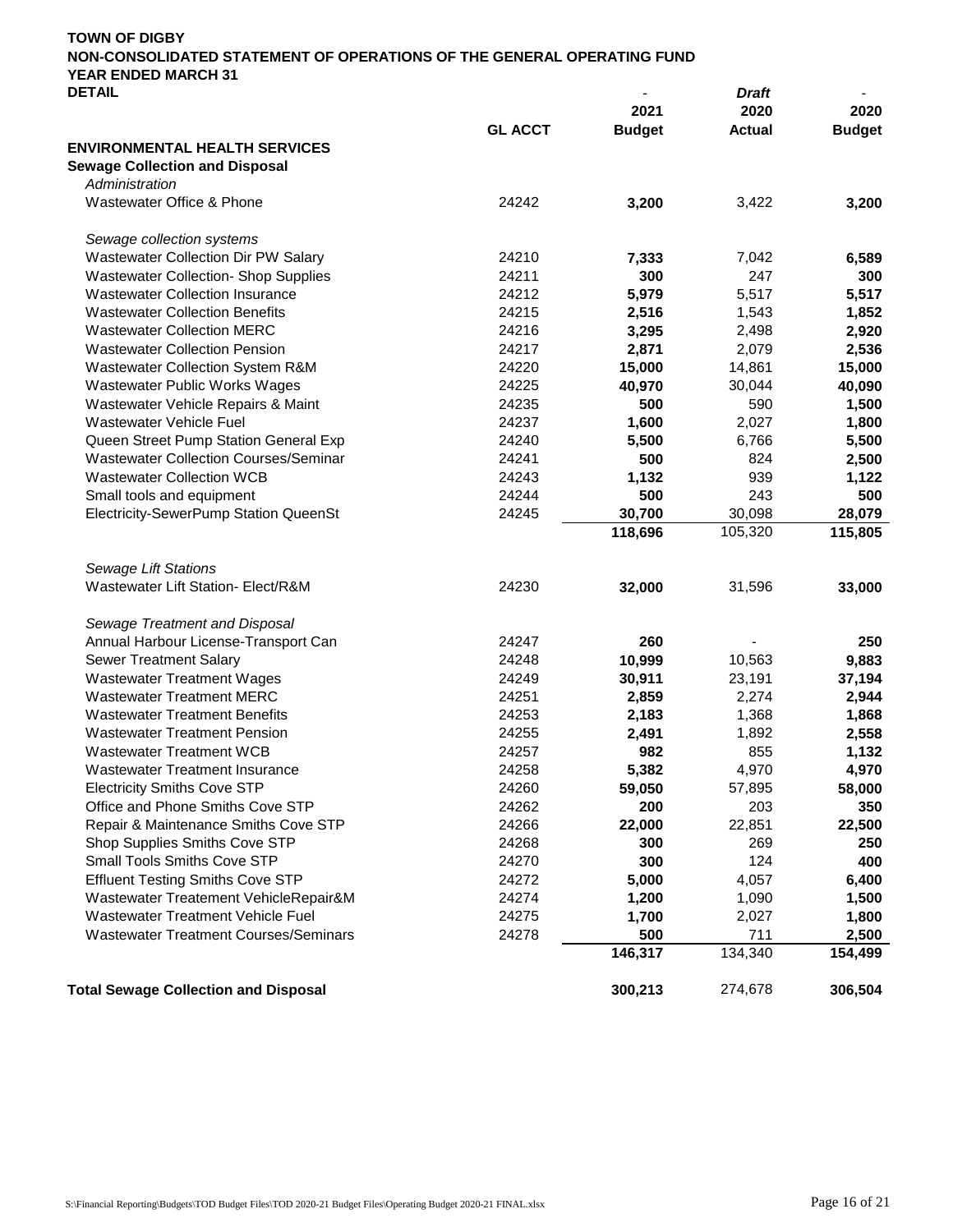| <b>DEIAIL</b>                                              |                |               | vran          |               |
|------------------------------------------------------------|----------------|---------------|---------------|---------------|
|                                                            |                | 2021          | 2020          | 2020          |
|                                                            | <b>GL ACCT</b> | <b>Budget</b> | <b>Actual</b> | <b>Budget</b> |
| <b>Garbage &amp; Waste Collection &amp; Disposal</b>       |                |               |               |               |
| Garbage And Waste Collectio                                | 24320          | 128,749       | 125,733       | 125,733       |
| Summer Green Cart Extra Collection                         | 24322          |               | 4.558         | 4,558         |
| Transfer Station-HHW-PDO                                   | 24326          | 42,000        | 41,627        | 30,000        |
| Wages - Solid Waste                                        | 24328          | 3.891         | 3.087         |               |
| Solid Waste Tipping Fees                                   | 24330          | 78,360        | 82,136        | 72,000        |
| Western Reg Solid Waste (Waste Check)                      | 24331          | 5.400         | 5,433         | 5,423         |
| <b>Recycling Contract</b>                                  | 24332          | 20,000        | 15.862        | 22,198        |
| <b>Organics Contract</b>                                   | 24334          | 32,600        | 33,001        | 31,174        |
| Green Cart Maint/Replacement                               | 24335          | 3.200         | 4.696         | 3,300         |
| <b>Public Waste Containers &amp; Supplies</b>              | 24336          | 2,500         | 1,569         | 2,000         |
| <b>Other Residential Waste Costs</b>                       | 24360          | 300           |               | 400           |
| <b>Total Garbage &amp; Waste Collection &amp; Disposal</b> |                | 317.000       | 317.701       | 296.786       |

| <b>Debt Charges</b><br>Interest on Long Term Debt |       |         |         |         |
|---------------------------------------------------|-------|---------|---------|---------|
| Environmental Health debenture int.               | 24721 | 25.151  | 26,966  | 26,966  |
|                                                   |       | 25.151  | 26.966  | 26.966  |
| <b>Total Debt Charges</b>                         |       | 25.151  | 26.966  | 26.966  |
| <b>TOTAL ENVIRONMENTAL HEALTH SERVICES:</b>       |       | 642.364 | 619.346 | 630,256 |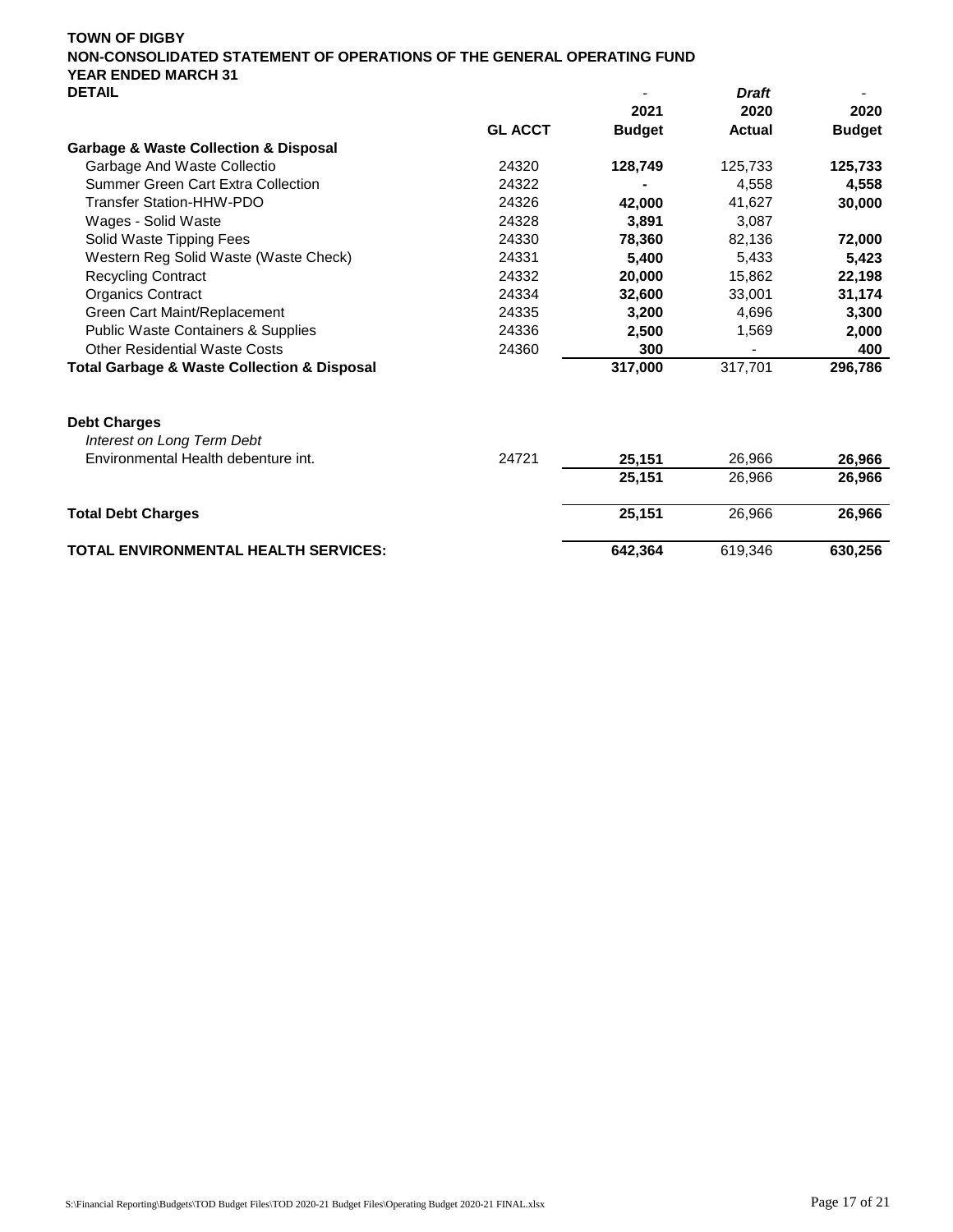| <b>TOWN OF DIGBY</b>                                                   |                |                          |               |               |
|------------------------------------------------------------------------|----------------|--------------------------|---------------|---------------|
| NON-CONSOLIDATED STATEMENT OF OPERATIONS OF THE GENERAL OPERATING FUND |                |                          |               |               |
| <b>YEAR ENDED MARCH 31</b>                                             |                |                          |               |               |
| <b>DETAIL</b>                                                          |                | $\overline{\phantom{0}}$ | <b>Draft</b>  |               |
|                                                                        |                | 2021                     | 2020          | 2020          |
|                                                                        | <b>GL ACCT</b> | <b>Budget</b>            | <b>Actual</b> |               |
|                                                                        |                |                          |               | <b>Budget</b> |
| <b>PUBLIC HEALTH SERVICES</b>                                          |                |                          |               |               |
| <b>Regional Housing</b>                                                |                |                          |               |               |
| Deficity of Regional Housing Authorty                                  | 25310          | 105.417                  | 75.421        | 70,000        |
| <b>TOTAL PUBLIC HEALTH SERVICES:</b>                                   |                | 105,417                  | 75,421        | 70,000        |
|                                                                        |                |                          |               |               |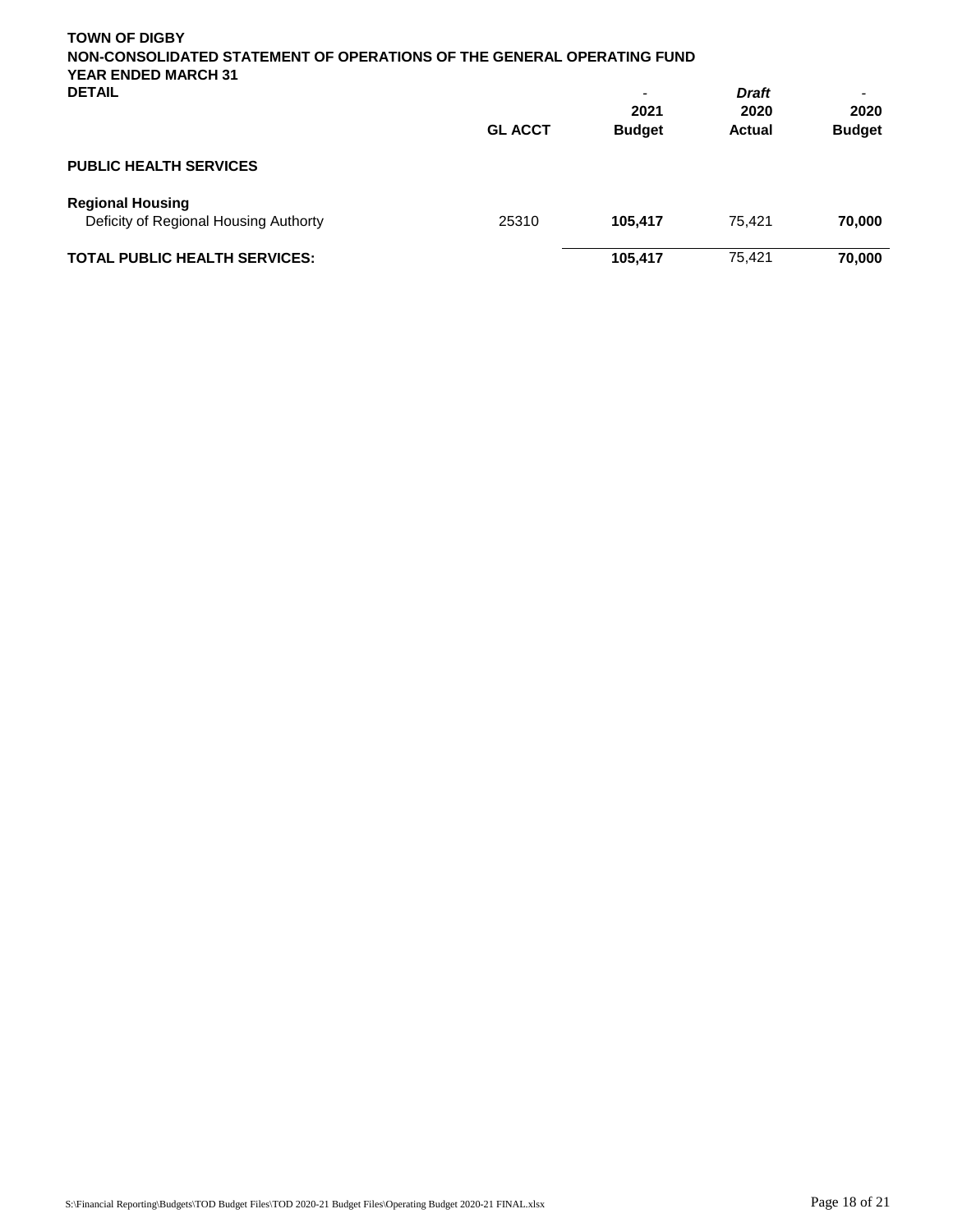| <b>DETAIL</b>                                           |                |               | <b>Draft</b>  |               |
|---------------------------------------------------------|----------------|---------------|---------------|---------------|
|                                                         |                | 2021          | 2020          | 2020          |
|                                                         | <b>GL ACCT</b> | <b>Budget</b> | <b>Actual</b> | <b>Budget</b> |
| <b>ENVIRONMENT DEVELOPMENT SERVICES</b>                 |                |               |               |               |
| <b>Environmental Planning and Zoning</b>                |                |               |               |               |
| <b>Town Planning</b>                                    | 26110          | 18,500        | 17,669        | 19,000        |
| Mapping/Survey Costs                                    | 26120          | 100           |               | 200           |
|                                                         |                | 18,600        | 17,669        | 19,200        |
| <b>Community Development</b>                            |                |               |               |               |
| Transfer to Regional Development Authority              |                |               |               |               |
| <b>Transfer to REN</b>                                  | 26250          | 16,960        | 16,960        | 16,960        |
| <b>Other Community Development</b>                      |                |               |               |               |
| Flags/Flag Poles                                        | 26918          | 1,200         | 2,835         | 1,000         |
|                                                         |                | 1,200         | 2,835         | 1,000         |
| <b>Total Community Development</b>                      |                | 18,160        | 19,795        | 17,960        |
|                                                         |                |               |               |               |
| <b>Industrial Parks</b><br><b>Industrial Commission</b> | 26602          | 20,000        | 20,000        | 20,000        |
|                                                         |                |               |               |               |
| <b>Other Environmental Development Services</b>         |                |               |               |               |
| Tourism                                                 |                |               |               |               |
| <b>Tourism WCB</b>                                      | 26906          |               | 1,285         | 1,284         |
| <b>Tourist Bureau - Pension</b>                         | 26909          |               | 644           | 3,469         |
| <b>Supervisor Wages</b>                                 | 26910          |               | 14,708        | 23,516        |
| <b>Counsellor Wages</b>                                 | 26911          |               | 33,280        | 26,043        |
| Benefits-CPP/EI                                         | 26912          |               | 3,157         | 2,763         |
| <b>Tourist Bureau-Utilities</b>                         | 26913          | 3,000         | 3,505         | 3,200         |
| <b>Tourist Bureau-R&amp;M</b>                           | 26914          | 500           | 1,582         | 1,250         |
| Insurance-Visitor Information Centre                    | 26915          | 107           | 93            | 93            |
| <b>Tourist Bureau-Supplies</b>                          | 26916          | 200           | 5,025         | 5,293         |
| Promotions                                              | 26917          | 3,000         | 4,493         | 4,100         |
| <b>Staff Training &amp; Travel</b>                      | 26921          |               | 100           | 350           |
| Saint John Ferry Staff Contribution                     | 26925          | 1,500         | 1,500         | 1,500         |
|                                                         |                | 8,307         | 69,373        | 72,861        |
| Environmental Development Services-Other                |                |               |               |               |
| Web Page Development/Maint.                             | 26170          |               | 1,304         | 1,350         |
| Other Community Development                             | 26298          |               |               | 100           |
| <b>Town Events</b>                                      | 26940          | 1,150         | 1,768         | 2,100         |
|                                                         |                | 1,150         | 3,071         | 3,550         |
| <b>Total Other Environmental Development Services</b>   |                | 9,457         | 72,444        | 76,411        |
| TOTAL ENVIRONMENT DEVELOPMENT SERVICES:                 |                | 66,217        | 129,908       | 133,571       |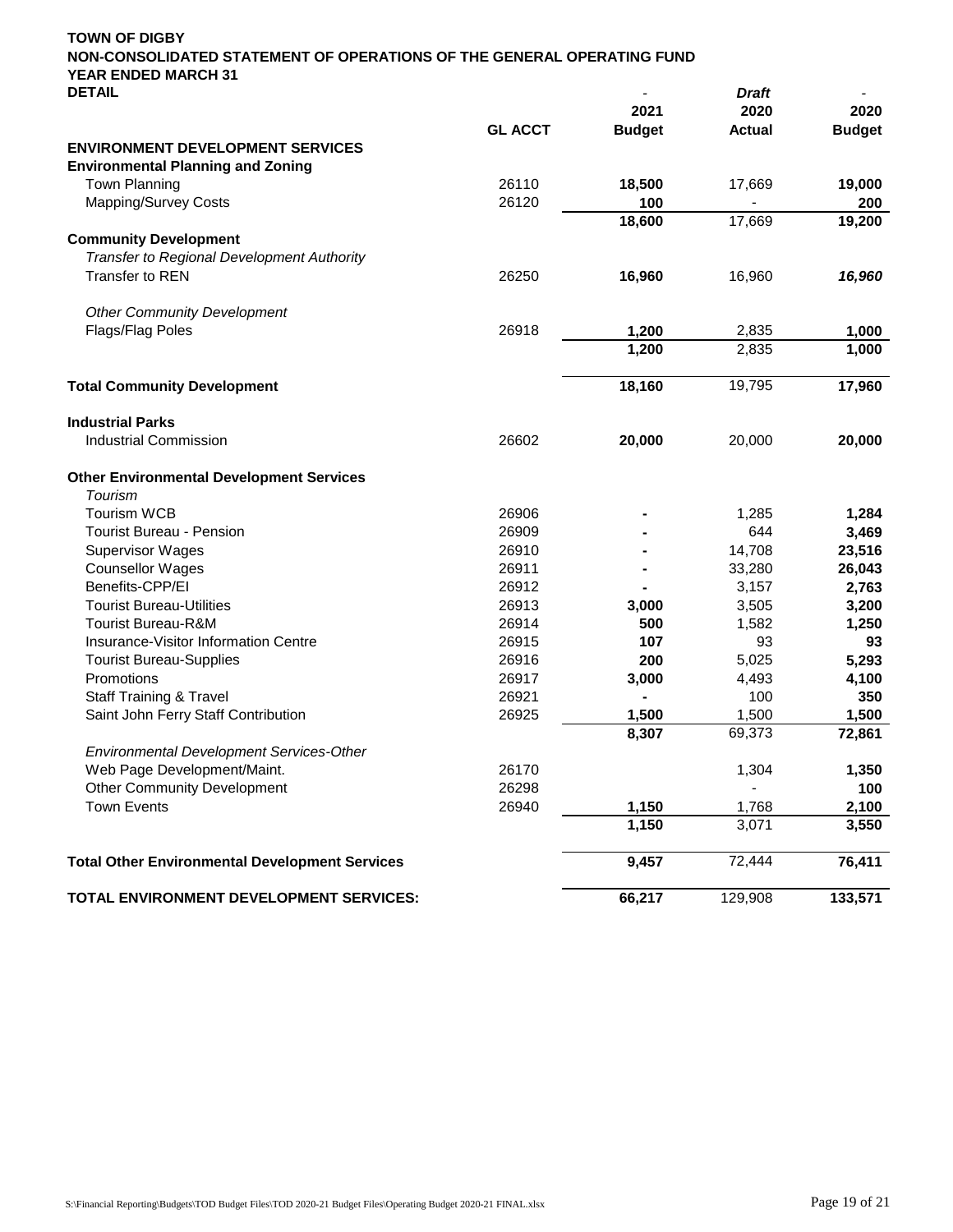| <b>TOWN OF DIGBY</b>                                                                                 |                |               |               |               |
|------------------------------------------------------------------------------------------------------|----------------|---------------|---------------|---------------|
| NON-CONSOLIDATED STATEMENT OF OPERATIONS OF THE GENERAL OPERATING FUND<br><b>YEAR ENDED MARCH 31</b> |                |               |               |               |
| <b>DETAIL</b>                                                                                        |                |               | Draft         |               |
|                                                                                                      |                | 2021          | 2020          | 2020          |
|                                                                                                      | <b>GL ACCT</b> | <b>Budget</b> | <b>Actual</b> | <b>Budget</b> |
| <b>RECREATION &amp; CULTURAL SERVICES</b>                                                            |                |               |               |               |
| <b>Recreation Facilities</b>                                                                         |                |               |               |               |
| Administration                                                                                       |                |               |               |               |
| Darc - Operations                                                                                    | 27110          | 301,996       | 303,941       | 303,941       |
|                                                                                                      |                | 301,996       | 303,941       | 303,941       |
| Parks, Playgrounds and Sports Fields                                                                 |                |               |               |               |
| Parks And Playgrounds                                                                                | 27180          | 15,000        | 15,014        | 15,000        |
| Insurance-Recreation                                                                                 | 27182          | 939           | 802           | 802           |
| <b>Fishermans Memorial Engraving</b>                                                                 | 27183          |               | 300           |               |
| Tree Maintenance/Replanting                                                                          | 27185          | 2,000         | 6,639         | 3,000         |
|                                                                                                      |                | 17,939        | 22,755        | 18,802        |
| <b>Total Recreation Facilities</b>                                                                   |                | 319,935       | 326,696       | 322,743       |
| <b>Cultural Buildings</b>                                                                            |                |               |               |               |
| I ibraries                                                                                           |                |               |               |               |
| <b>Local Library-Operation Costs</b>                                                                 | 27250          | 25,000        | 4,133         | 9,000         |
| Transfers to Regional Library                                                                        |                |               |               |               |
| Transfers to Regional Library                                                                        | 27252          | 12,703        | 12,703        | 12,703        |
| Other                                                                                                |                |               |               |               |
| Heritage Centre building expenses                                                                    | 27220          | 15,000        | 16,599        | 15,000        |
| <b>Total Cultural Buildings</b>                                                                      |                | 52,703        | 33,435        | 36,703        |
| <b>Debt Charges</b>                                                                                  |                |               |               |               |
| Recreation and Culture debenture int.                                                                | 27721          | 1,963         | 2,135         | 2,135         |
|                                                                                                      |                | 1,963         | 2,135         | 2,135         |
|                                                                                                      |                |               |               |               |
| <b>TOTAL RECREATION &amp; CULTURAL SERVICES</b>                                                      |                | 374,601       | 362,267       | 361,581       |
| <b>TOTAL EXPENDITURES</b>                                                                            |                | 3,912,752     | 3,875,622     | 3,979,567     |
| OPERATING SURPLUS/(DEFICIT) FOR TAX PURPOSES                                                         |                | 267,740       | 474,718       | 328,995       |